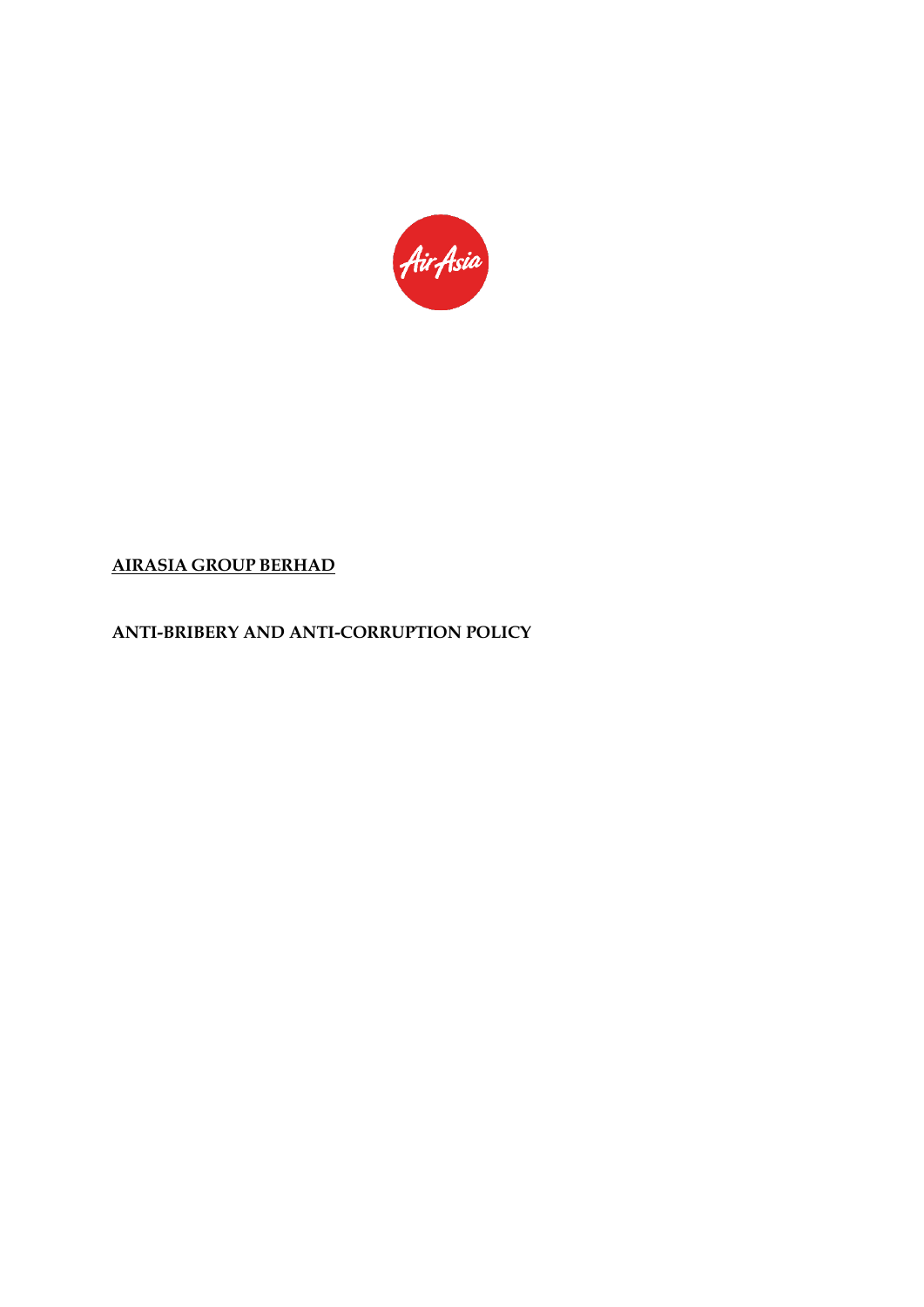

### **FOREWORD BY THE BOARD OF DIRECTORS**

The Board of Directors ("the Board") of the AirAsia Group Berhad ("AirAsia Group") believes that honesty, integrity and transparency are the core values of Proper Corporate Governance.

The Board has a fiduciary responsibility to ensure that the AirAsia Group has in place all aspects of good corporate governance through the implementation and adoption of policies and procedures. This includes the policies and procedures that adequately address and manage bribery and corruption risk. As such, the Board promotes a culture of ethics and integrity with the commitment to effectively communicate to both internal and external parties as well as to comply with all laws and regulatory requirements of the Malaysian Anti-Corruption Commission Act 2009 (Amended 2018) and all other laws and regulations which our business and operations are governed by.

Based on the recommendation by the AirAsia Group's Risk Management Committee, the Board has determined that the Group approves the Anti-Bribery and Anti-Corruption Policy.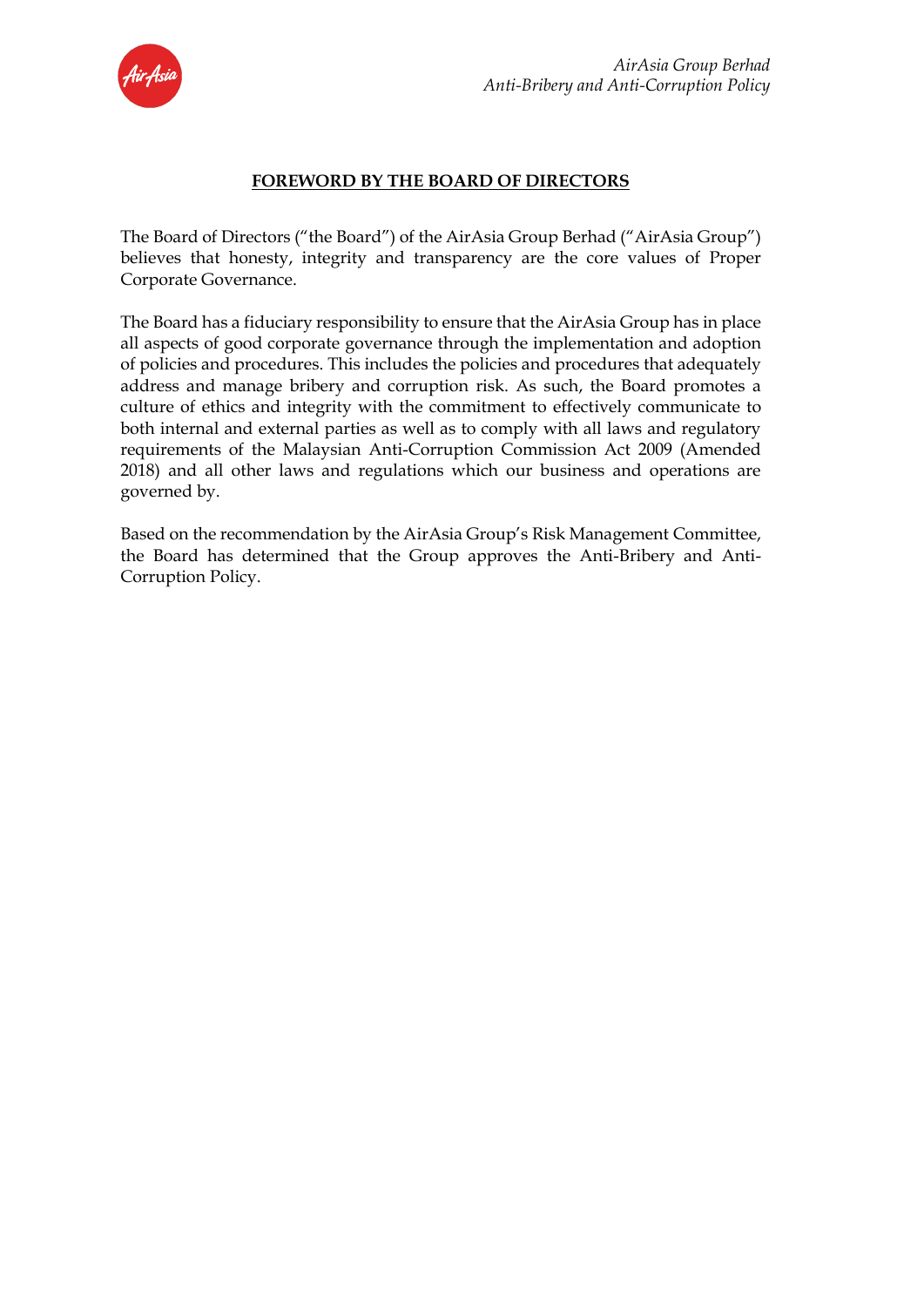

# **TABLE OF CONTENTS**

| 2.             |                                                  |  |
|----------------|--------------------------------------------------|--|
| 3.             |                                                  |  |
| $\mathbf{4}$ . |                                                  |  |
| 5 <sub>1</sub> |                                                  |  |
| 6.             |                                                  |  |
| 7.             | DEALING WITH BUSINESS PARTNERS AND SUPPLIERS  14 |  |
| 8.             |                                                  |  |
| 9.             |                                                  |  |
| 10.            |                                                  |  |
|                |                                                  |  |
|                |                                                  |  |
|                |                                                  |  |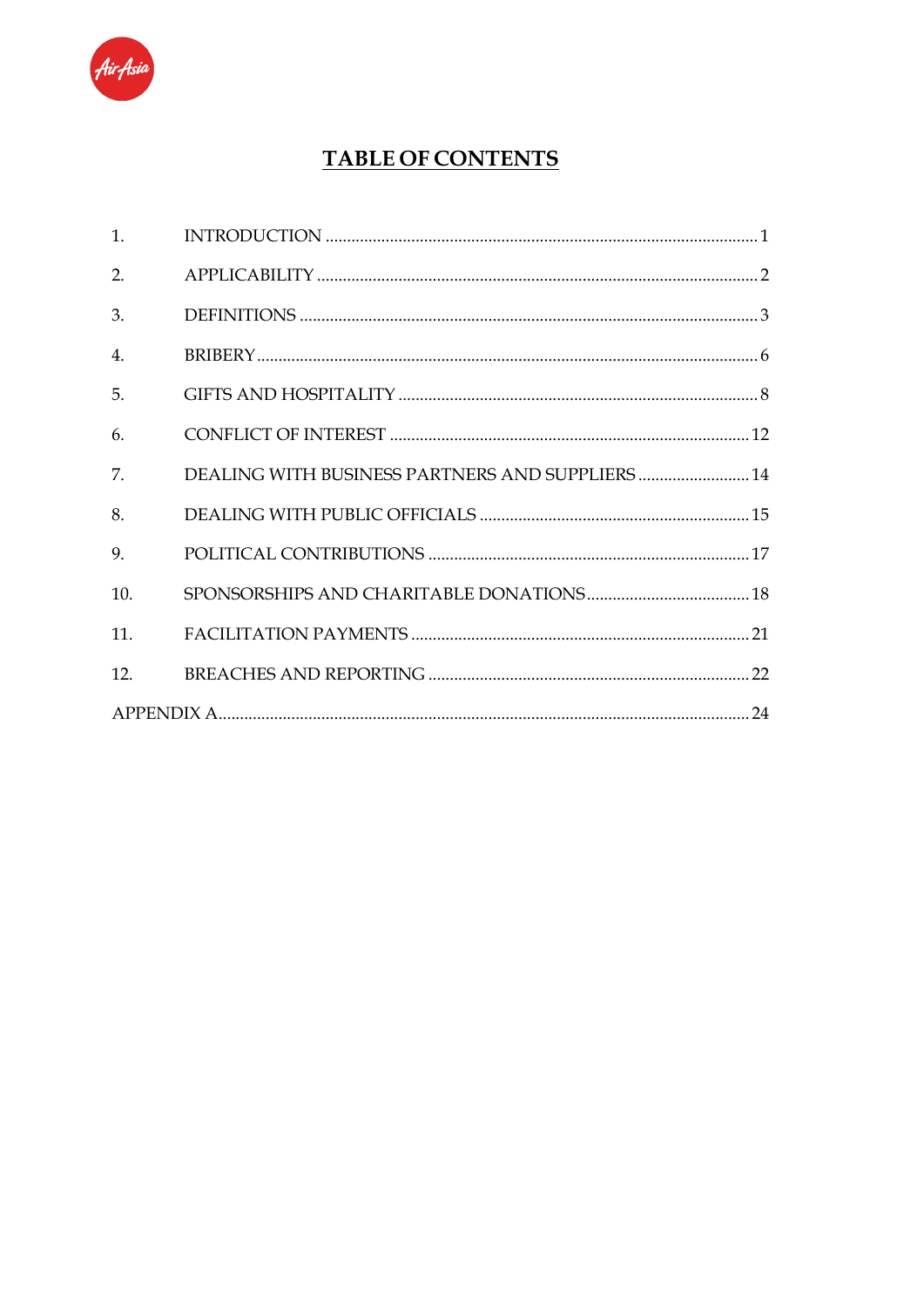

### **1. INTRODUCTION**

- 1.1 AirAsia Group Berhad ("**Company**") and the Group (as defined hereinafter) is committed to the highest level of integrity and accountability in everything it does and will not tolerate any irresponsible or unethical behaviour that would jeopardise its good standing and reputation.
- 1.2 The Group adopts a zero-tolerance approach to bribery and corruption and is committed to acting professionally, transparently and fairly with integrity in all our business dealings and relationships.
- 1.3 As the Group operates in different countries, the Group is also required to abide by the laws and regulations in the countries which the Group operates. Any corrupt practice or bribery committed by a person associated with the Group ((including but not limited to, director, Employees, and a person who performs services for and on behalf of the Group e.g., subsidiaries, associate companies, agents, contractors and joint venture partners) will cause the Group to be penalised, by way of a fine and imprisonment, regardless of whether the offence is committed within or outside of Malaysia, or with or without the knowledge of the Group.
- 1.4 This Anti-Bribery and Corruption Policy ("**ABAC Policy**") embodies the Group's commitment in this regard, and sets out what is permissible and non-permissible conduct in the business practices of the Group.
- 1.5 This ABAC Policy is to be read in conjunction with (a) other internal policies applicable to each department and subsidiary; and (b) the relevant laws and regulations of the jurisdictions in which the Group operate.
- 1.6 If you have any concerns or require further clarification with respect to the application of this ABAC Policy, you should consult the relevant People Department/Legal & Compliance Department.
- 1.7 An electronic version of this ABAC Policy is available at the official portal of the Company *[\(https://ir.airasia.com/home\\_ir.html\)](https://ir.airasia.com/home_ir.html)*.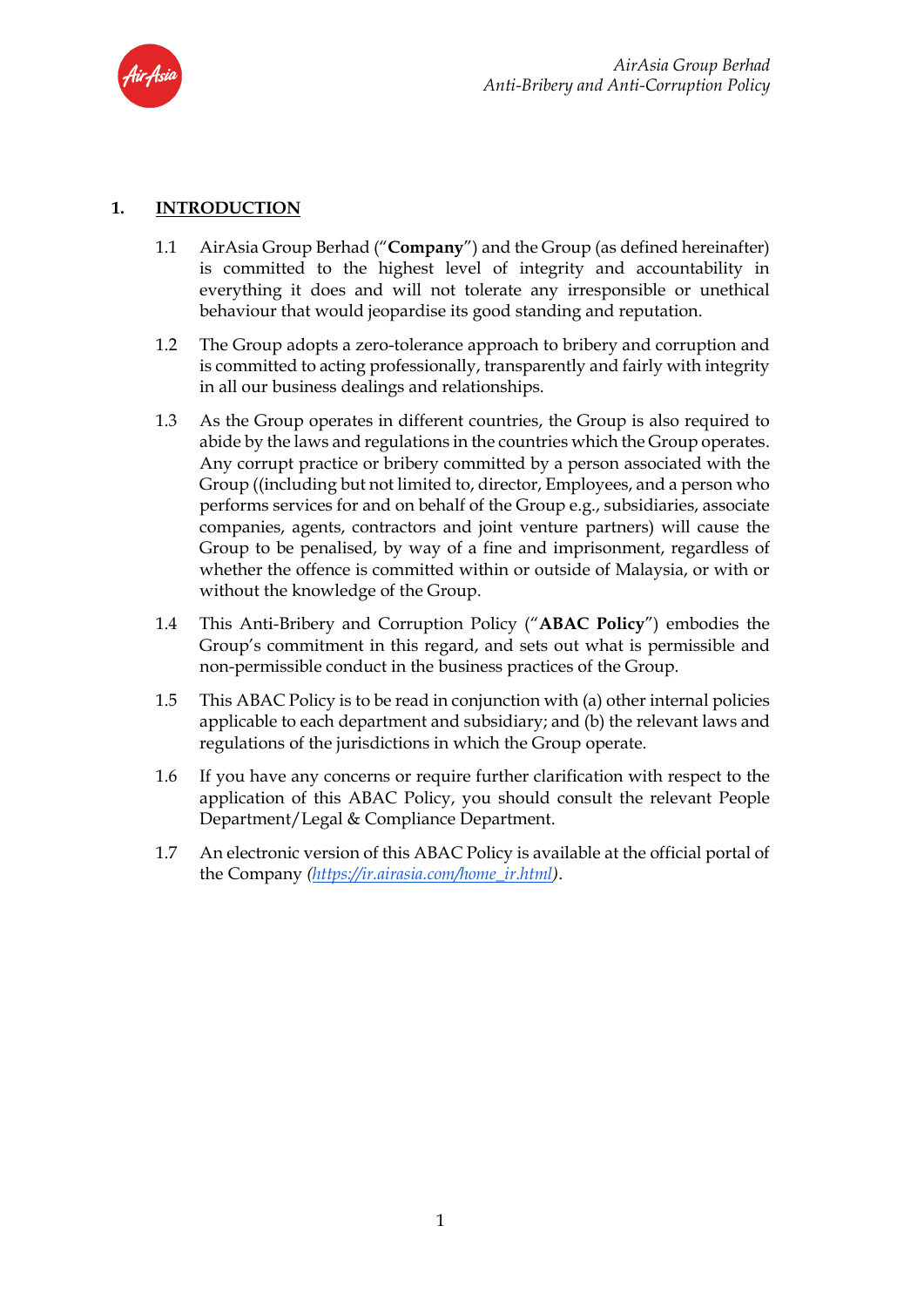

### **2. APPLICABILITY**

- 2.1 This ABAC Policy applies to all Employees (as defined hereinafter), including the Directors (as defined hereinafter), of the Group.
- 2.2 In order to ensure strict compliance and adherence with this ABAC Policy by the Employees, the People Department and the respective HOD (as defined hereinafter) are responsible to ensure that their subordinates read, understand and comply with this ABAC Policy at all times.
- 2.3 All Employees, including the Directors, shall sign a Declaration of Compliance (enclosed as Appendix A) confirming that they have read, understood and will adhere to this ABAC Policy. The declaration shall be documented and retained by People Department.
- 2.4 The Group has subsidiaries that carry out highly regulated activities and these subsidiaries have their own policies in place to comply with the rules or obligations imposed by the regulators. As such, where there is conflict between this ABAC policy and the individual policy maintained by the respective subsidiaries, the more stringent set of requirements shall apply.
- 2.5 Similarly, Business Partners, Suppliers and any third parties having a business relationship with the Group are expected to strictly adhere to the relevant sections of this ABAC Policy which are relevant to their business relationship with the Group or in performing services for the Group.
- 2.6 Any investigations concerning bribery, corrupt practices, money-laundering or non-compliance with this ABAC Policy by Business Partners, Suppliers or third parties having a business relationship with the Group, or its shareholders, directors, officers or affiliates may result in the termination of the business relationship by the Group.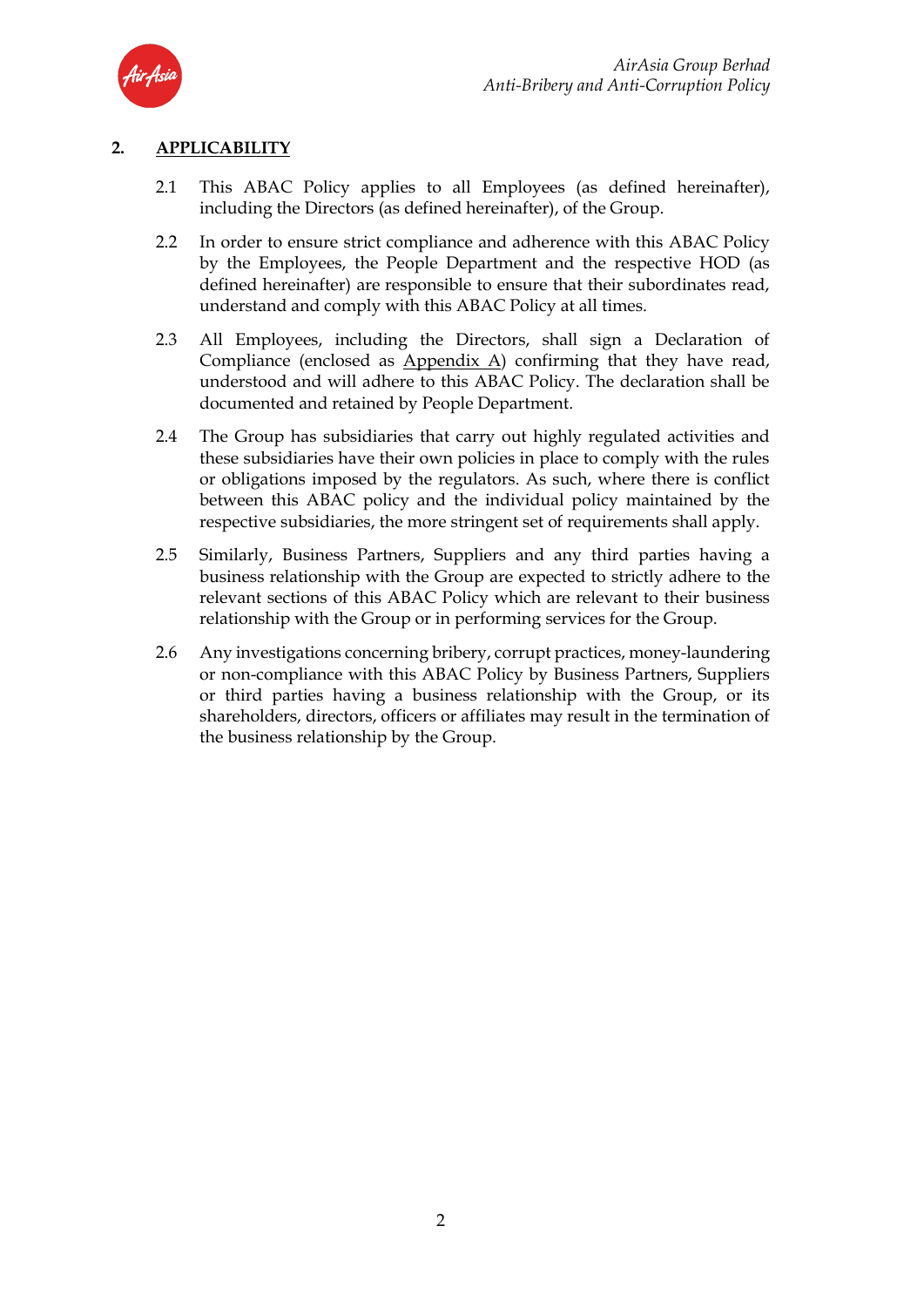

# **3. DEFINITIONS**

3.1 The following definitions shall apply unless otherwise expressly stated in this ABAC Policy:

| <b>AOC</b>                         |                      | airline operating company;                                                                                                                                                                                                                                                                                                                         |  |  |  |
|------------------------------------|----------------------|----------------------------------------------------------------------------------------------------------------------------------------------------------------------------------------------------------------------------------------------------------------------------------------------------------------------------------------------------|--|--|--|
| <b>Business</b><br><b>Partners</b> |                      | parties that the Group conducts business with, who are<br>not Suppliers or customers of the Group, including,<br>without limitation, joint venture partners<br>and<br>shareholders in joint venture arrangements<br>or<br>companies;                                                                                                               |  |  |  |
| <b>CEO</b>                         | ÷                    | chief executive officer;                                                                                                                                                                                                                                                                                                                           |  |  |  |
| Company                            | $\ddot{\phantom{a}}$ | as defined in Paragraph 1.1;                                                                                                                                                                                                                                                                                                                       |  |  |  |
| <b>Directors</b>                   | $\ddot{\cdot}$       | every director of the Group (including executive and<br>non-executive), except as otherwise stated in this<br><b>ABAC Policy;</b>                                                                                                                                                                                                                  |  |  |  |
| <b>Employees</b>                   | ÷                    | any person who is employed under a contract of<br>service by the Group;                                                                                                                                                                                                                                                                            |  |  |  |
| Immediate<br>Family                | $\ddot{\cdot}$       | Employee's spouse, parent, child (including legally-<br>adopted children), sibling, grandparent and parent-in-<br>law;                                                                                                                                                                                                                             |  |  |  |
| <b>Gifts</b>                       | $\ddot{\cdot}$       | anything of value that an Employee gives or receives<br>either directly or in kind including but not limited to,<br>services, promotional products,<br>goods<br>or<br>entertainment, such as meals, travel or tickets to events,<br>gratuities, discounts or personal favours that are<br>intended to influence or reward an individual or entity; |  |  |  |
| Group                              |                      | means the Company and all its subsidiaries;                                                                                                                                                                                                                                                                                                        |  |  |  |
| <b>HOD</b>                         |                      | Head of Department;                                                                                                                                                                                                                                                                                                                                |  |  |  |
| Hospitality                        |                      | includes meals, invitations to events, functions, social<br>gatherings, social kinds (e.g., sporting and cultural<br>events) or business lunches and drinks or dinners,<br>travel and overnight accommodation;                                                                                                                                     |  |  |  |
| <b>Public Official</b>             |                      | any person who is a member, an officer, an employee<br>or a servant of the following public body-                                                                                                                                                                                                                                                  |  |  |  |
|                                    |                      | the Government of Malaysia;<br>(a)                                                                                                                                                                                                                                                                                                                 |  |  |  |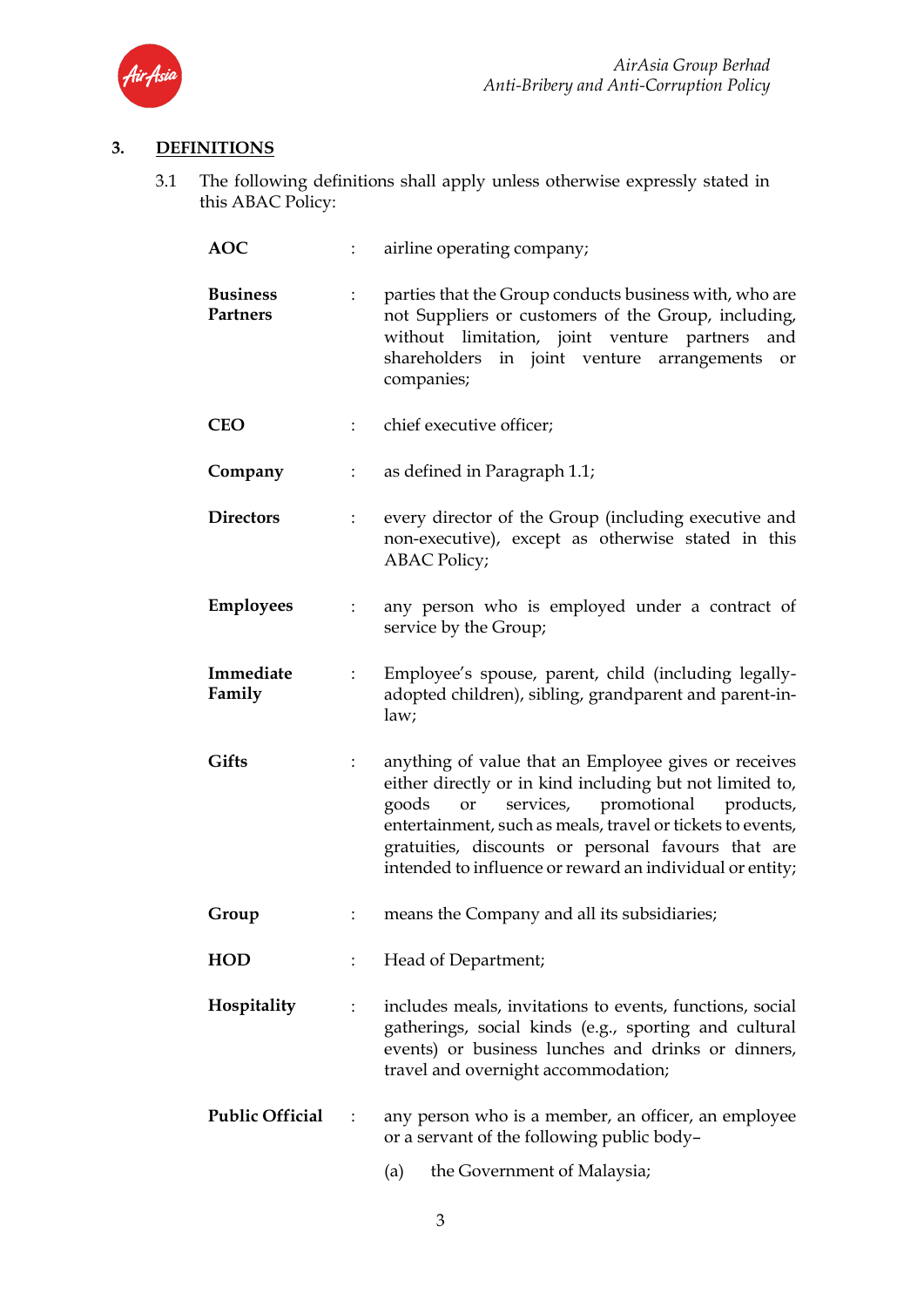

- (b) the Government of a State;
- (c) any local authority and any other statutory authority;
- (d) any department, service or undertaking of the Government of Malaysia, the Government of a State, or a local authority;
- (e) any society registered under Section 7(1) of the Societies Act 1966;
- (f) any branch of a registered society established under Section 12 of the Societies Act 1966;
- (g) any sports body registered under Section 17 of the Sports Development Act 1997;
- (h) any co-operative society registered under Section 7 of the Co-operative Societies Act 1993;
- (i) any trade union registered under Section 12 of the Trade Unions Act 1959;
- (j) any youth society registered under Section 9 of the Youth Societies and Youth Development Act 2007;
- (k) any company or subsidiary company over which or in which any public body as is referred to in paragraph (a), (b), (c), (d), (e), (f), (g), (h), (i) or (j) has controlling power or interest; or
- (l) any society, union, organization or body as the Minister may prescribe from time to time by order published in the Gazette; and
- **Suppliers** : a person or organisation that is appointed to provide products or services to the Group including, without limitation, suppliers, contractors, sub-contractors, service providers, vendors, agents, consultants, representatives and others who are acting for or on behalf of the Group.

### *3.2 Interpretations*

In this ABAC Policy, unless the context requires:

- (a) The English version shall be the official text for reference in the event of any dispute arising out of the interpretation of this ABAC Policy.
- (b) Words importing the masculine shall be deemed and take to include the feminine gender and vice versa.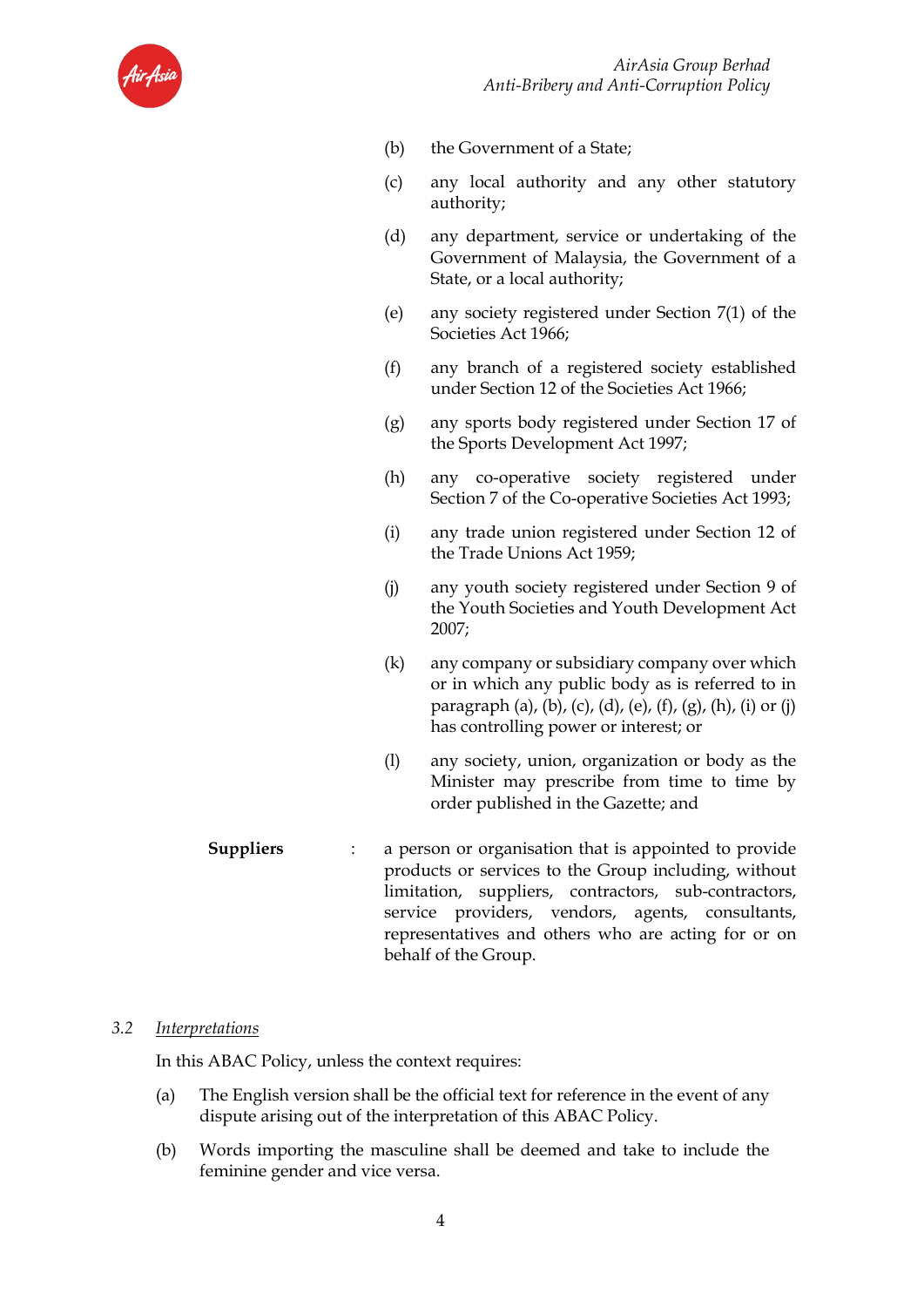

- (c) Words importing the singular shall be deemed and taken to include the plural and vice versa.
- (d) References to "you" in this ABAC Policy refer to any person to whom this ABAC Policy applies. Where more specific references are used (such as "employee"), the more specific reference is intended.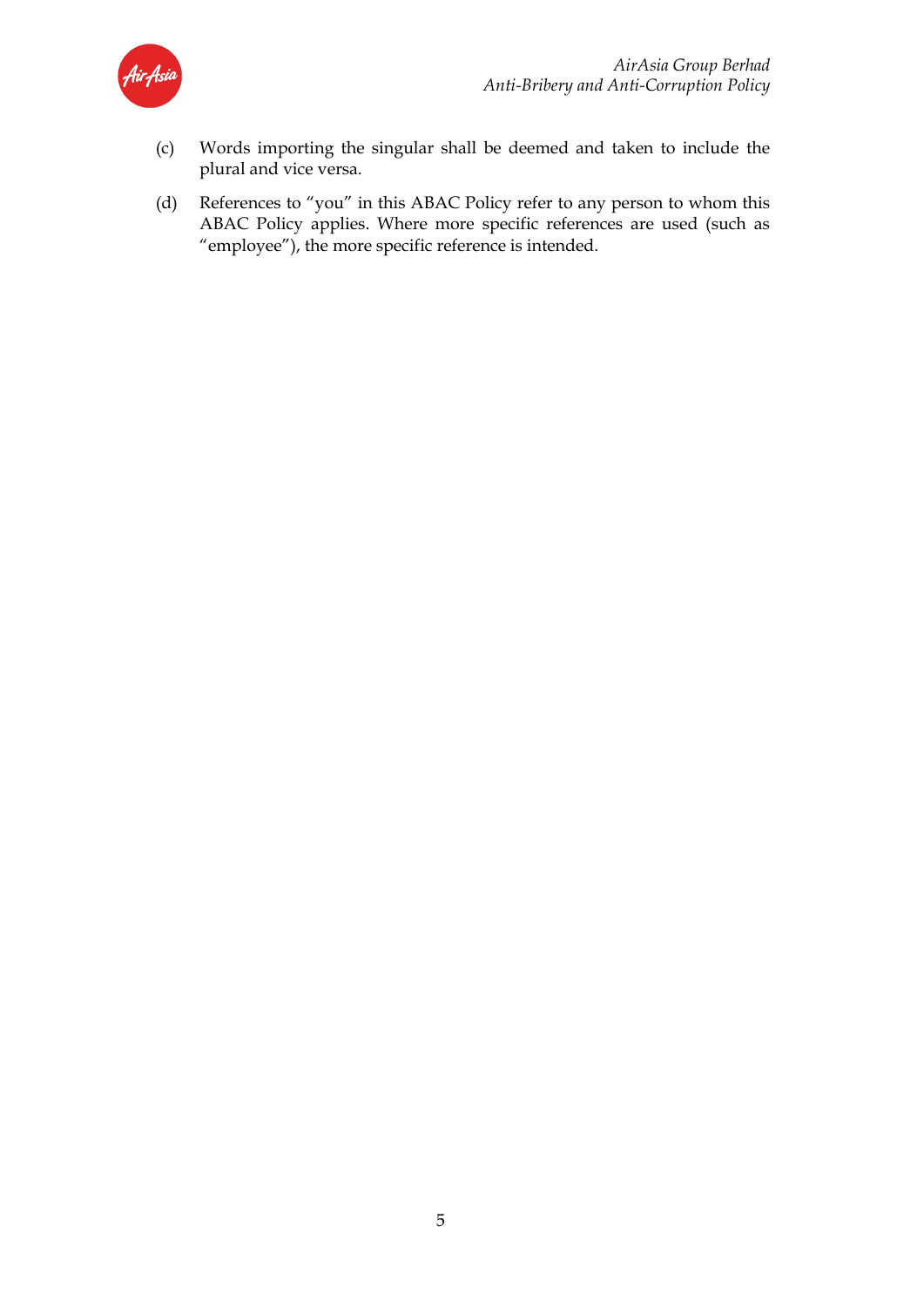

# **4. BRIBERY**

### *4.1 What is bribery?*

Bribery is the act of giving or receiving of any gratification or reward in the form of cash or in-kind of high value for performing a task in relation to his/her job description.

*4.2 Examples of Gratification*

These are some examples of gratification:

- (a) wedding gifts;
- (b) festival money packets (ang pao);
- (c) hampers;
- (d) paid holidays, airfare;
- (e) college fee funding;
- (f) golf club membership;
- (g) hospitality outings (opera tickets, Formula 1 tickets);
- (h) entertainment (karaoke, expensive dinners, massages);
- (i) healthcare reimbursements;
- (j) discounts; house renovation;
- (k) paid expenses (car repairs, stereo systems, appliances);
- (l) facilitation payments; and
- (m) commission.

*\*The list above is not exhaustive.*

- *4.3 Illustration*
	- Example 1 : Mr. A gives an expensive watch worth RM 1,800 to Mr. B for facilitating the approval of a construction project in favour of Mr. A's company. Mr. A is a contractor while Mr. B is a government officer in the department that awarded the contract.
	- Example 2 : Mr. C is running an overseas field office for a multinational company and still needs a big deal to reach the annual sales target. Mr. C is preparing the bid for a big contract that he is eager to win. Mr. D, a consultant, who is close to the customer approaches Mr. C and provides Mr. C with information on bids already submitted by some of the competitors in exchange for payment of a fee by Mr. C to Mr. D.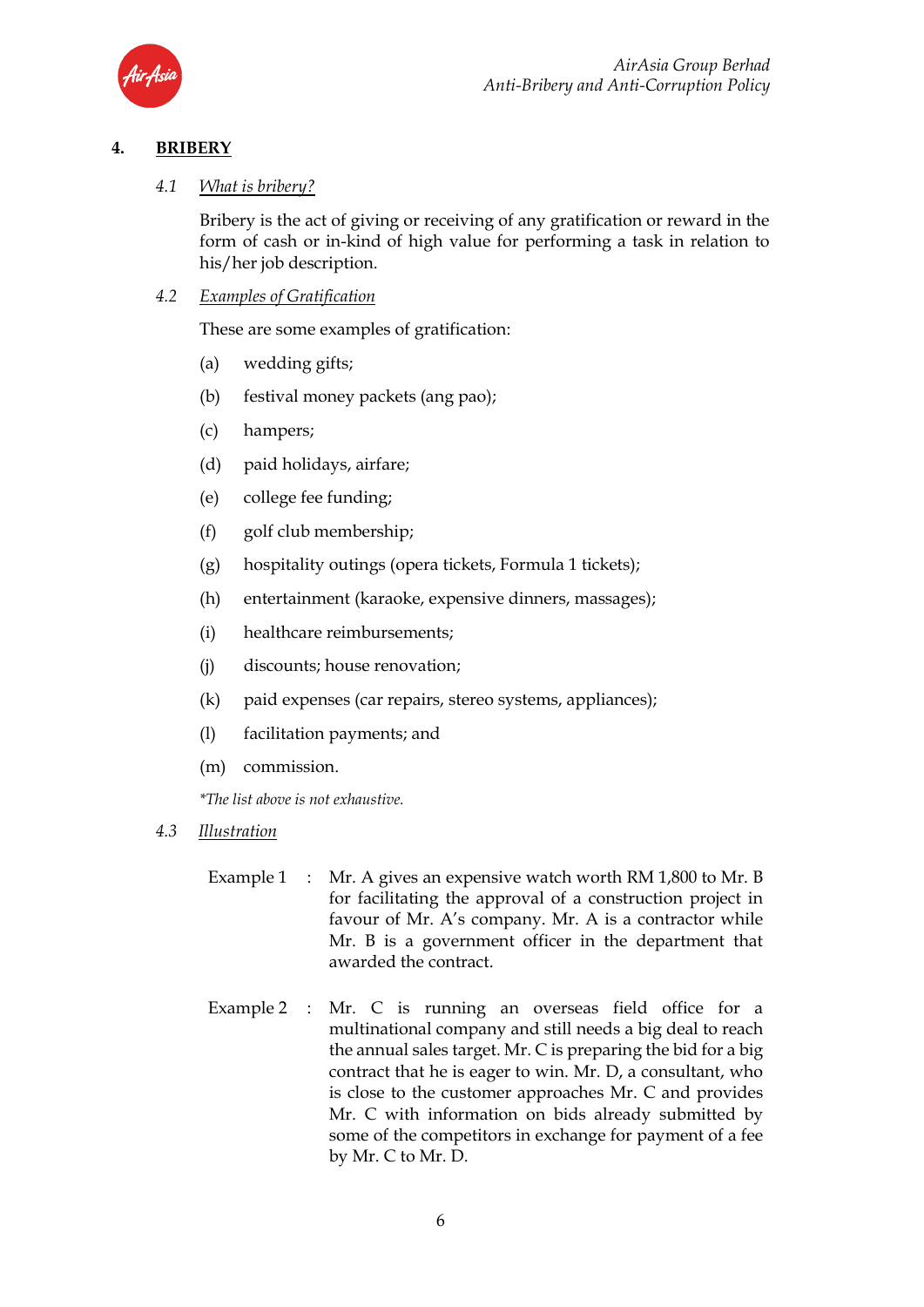

Example  $3 : Mr. E$  is the local manager of a company's operation in a foreign country. For weeks, the shipment of critical technical equipment has been delayed by red tape at headquarters. When the equipment finally arrives in the country, Mr. E is informed by a customs officer that the paperwork is "incomplete".

> This will prevent the release of the equipment until the paperwork is complete (i.e., the problem has been solved). The customs official indicates that a resolution could take several weeks. He/she adds, however, that the problem can be solved quickly through an expeditor's fee or gifts, which would ensure customs clearance of the equipment in one business day. Mr. E arranges for payment of fees to an expeditor.

- Example 4 : A minister (or other high-ranking government official) asks Company F to provide free product samples for his/her son's birthday party. Company F then complies with the request of the minister to maintain its good relationship with the official.
- Example 5 : Mr. G, works in a company that imports goods into the country. Mr. G gives a gift to Mr. H, a government officer, on a regular basis for not holding up or delaying the inspection process of the goods when it arrives from overseas.
- Example  $6:$  Mr. I, is an employee of a company that operates a highly regulated business activity. Mr. I takes Mr. J, a government officer, out for lunches and dinners and pays for the meals on a regular basis, with the view to maintain a good relationship with the official to ensure that all early applications for approvals and permits submitted by Mr. I on behalf of his company will be processed and approved without any delay for the following year.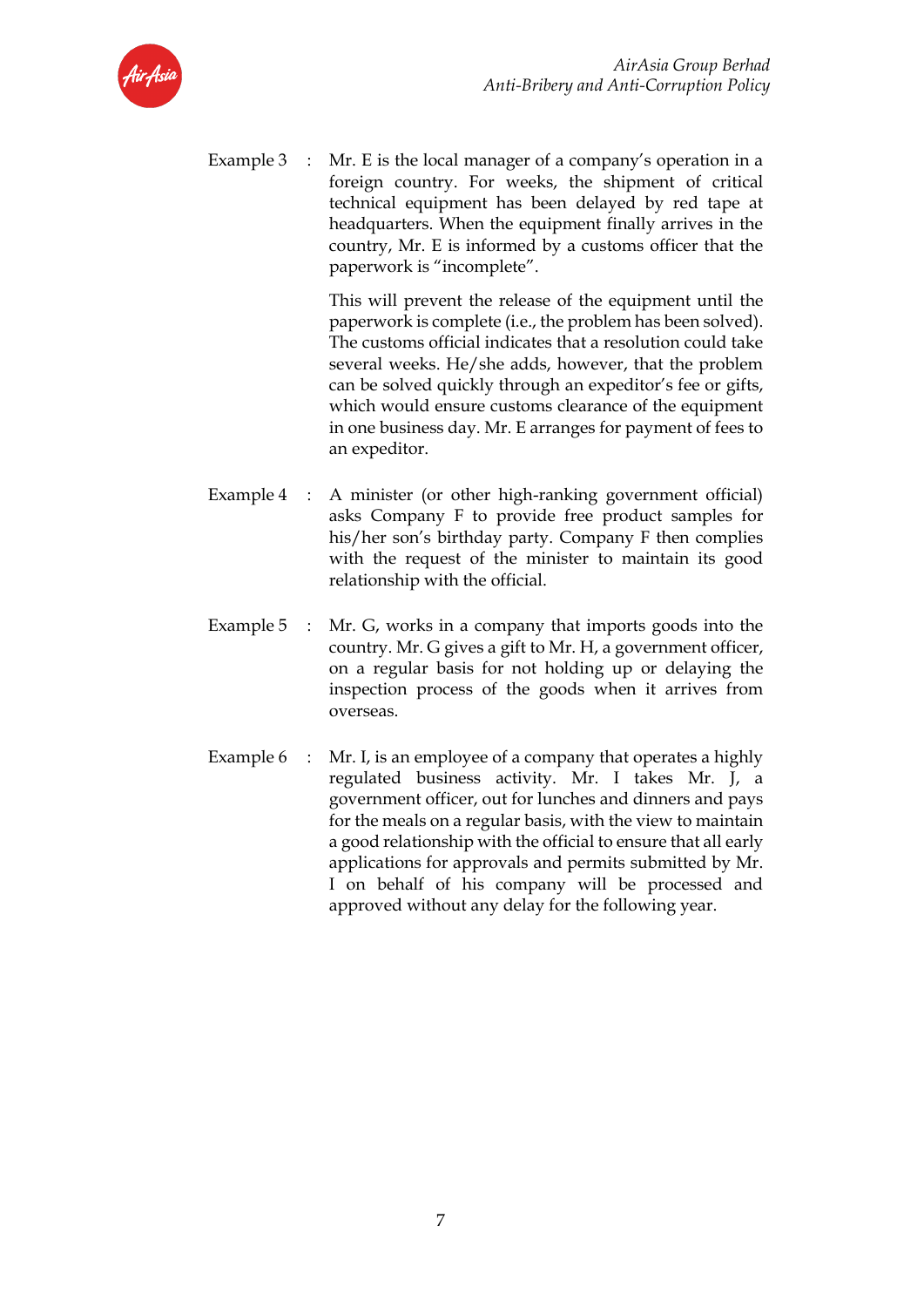

# **5. GIFTS AND HOSPITALITY**

- *5.1 Gifts*
	- *5.1.1 General Rule*
		- 5A.1.1 The Group adopts a "No Gift Policy".

### *5.1.2 Giving or Providing Gifts*

- 5.1.2.1 Employees and his Immediate Family, including agents acting for or on behalf of the Group, Employees or their Immediate Family are prohibited from directly or indirectly, providing or offering to give any gifts, authorising the payment of money or anything of value to the existing or potential Business Partners, Suppliers or any third parties that have business dealings with the Group, to influence any act or decision or to secure any other improper advantage in order to obtain or retain business.
- 5.1.2.2 This is to prevent any conflict of interest situations arising between the parties in existing or potential business dealings with the Group.
- 5.1.2.3 A "Gift" can be seen as a form of gratification which is the act of giving or receiving any item of value that may give rise to a violation of the Malaysian Anti-Corruption Commission Act 2009 and jeopardise the good standing and reputation of the Group.
- 5.1.2.4 Employees are not allowed to provide Gifts to Business Partners or Suppliers or third parties with whom the Group conducts business with unless it is in accordance with the Group's policies and procedures.
- *5.1.3 Soliciting or Receiving Gifts*
	- 5.1.3.1 Employees and his Immediate Family, including agents acting for or on behalf of the Group, Employees or their Immediate Family are prohibited from directly or indirectly, soliciting or receiving any Gifts from the existing or potential Business Partners, Suppliers or any third parties that have dealings with the Group, to influence any act or decision or to secure any other improper advantage in order to obtain or retain business.
	- 5.1.3.2 Employees are not allowed to receive Gifts from Business Partners or Suppliers or third parties with whom the Group conducts business with unless it is in accordance with the Group's policies and procedures.
	- 5.1.3.3 If a Gift cannot be declined or has been received and cannot be returned, you shall immediately inform the Head of Legal  $\&$ Compliance and surrender the Gift to the relevant departments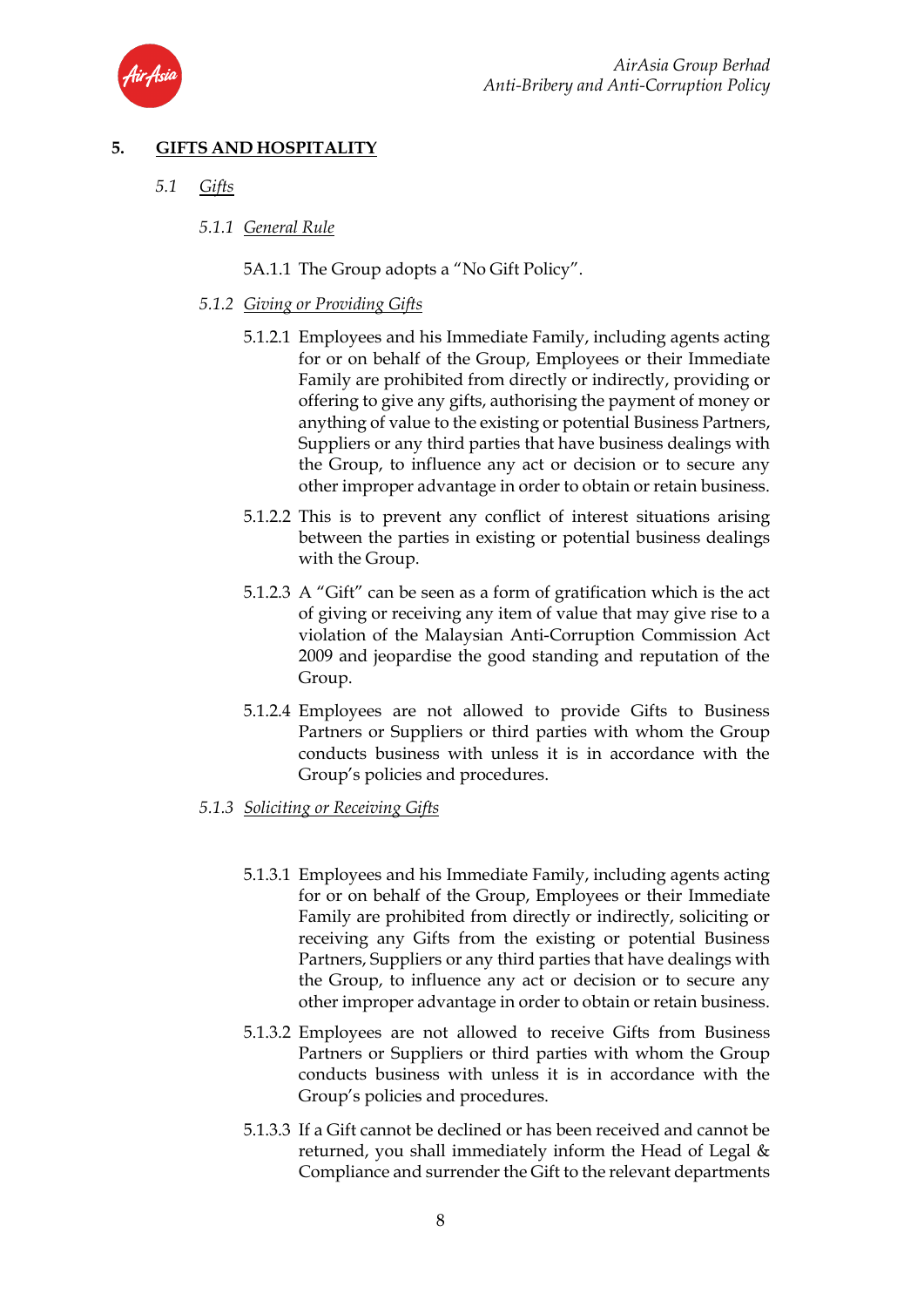

of your organisation in accordance with Group's policies and procedures.

- 5.1.3.4 In such an event, the Head of Legal and Compliance shall determine whether such Gifts should be shared with the department, auction the Gifts in aid of charity or display them in offices or be disposed of or given away in any other manner.
- 5.1.3.5 In making a decision pertaining to the treatment of the Gifts, the Head of Legal and Compliance shall exercise reasonable and proper judgement on a case-by-case basis.
- 5.1.4 The purpose of the prohibition against providing and receiving Gifts is to ensure that the offer of a Gift does not create an obligation to give special treatment or unfair advantage to the giver or be construed by others to allege favouritism, discrimination or other unacceptable practice.
- 5.1.5 As a rule of thumb, if a Gift is offered to or received by the Employee:
	- (a) it must be approved or authorised and recorded in accordance with the Group's policies and procedures; and
	- (b) it must be reasonable, proportionate and bona fide.

For example, such Gift must be nominal in cost, quantity and frequency and consistent with the occasion and circumstances.

- 5.1.6 Any Gift if given or received should be able to withstand public scrutiny without damaging the Group's reputation.
- *5.1.7 Do's and Don'ts with regards to Gifts*

| Do's          | Don'ts                                                                                                                                                                                                                                                                                                                                               |
|---------------|------------------------------------------------------------------------------------------------------------------------------------------------------------------------------------------------------------------------------------------------------------------------------------------------------------------------------------------------------|
| adhere to it. | Employees must inform third   The Employees are not allowed<br>parties with whom the Group $\vert$ to give or receive gifts. The<br>conducts business, of the following categories of gifts are<br>Group's No Gift Policy and that   strictly prohibited and the<br>such parties must respect and Employees must return the gifts<br>to the senders: |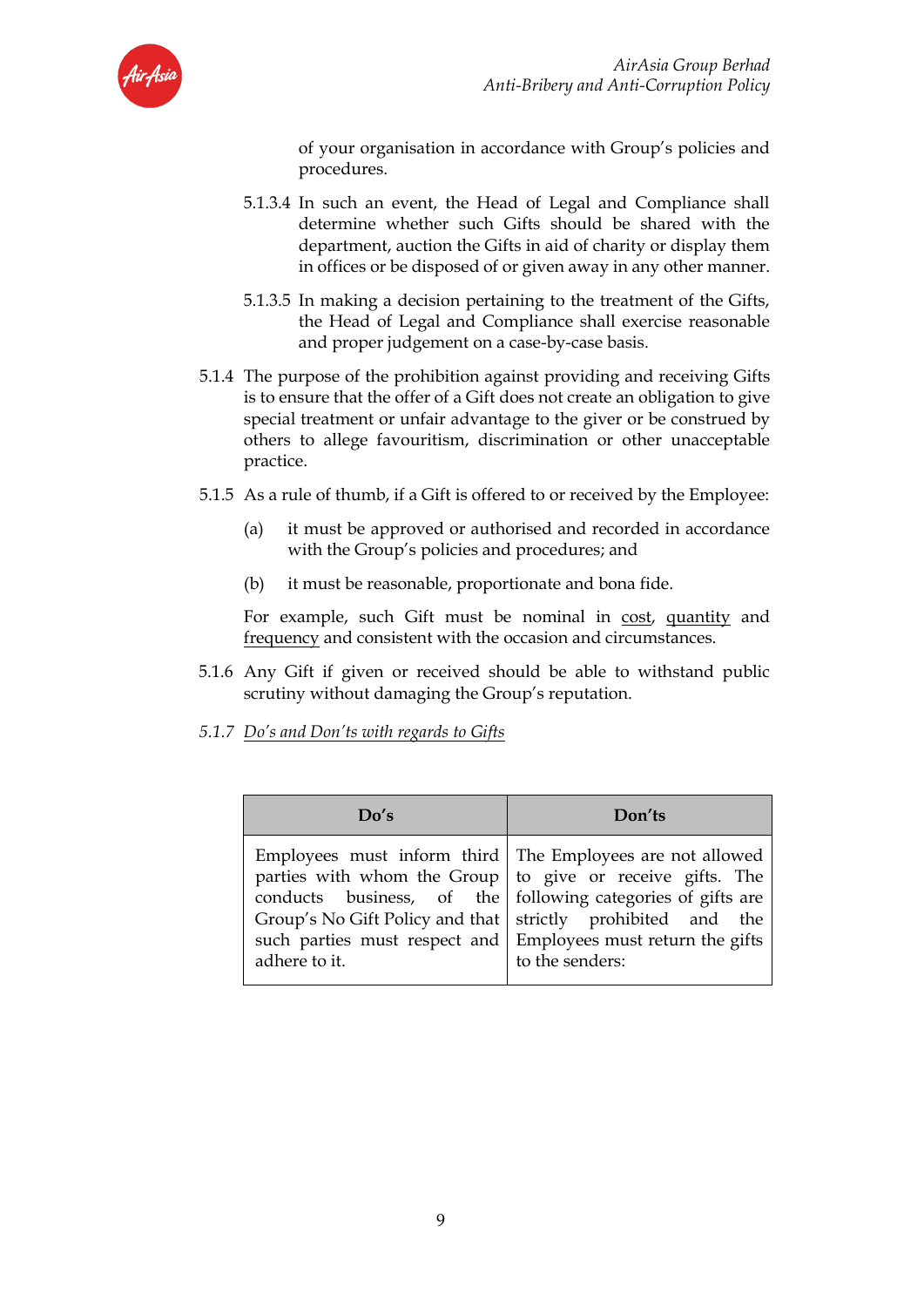

| All dealings in relation to Gifts                                                                                                                                                                                                          | gifts of cash or gift cards;<br>(a)                                                                                                                                                                                                                             |
|--------------------------------------------------------------------------------------------------------------------------------------------------------------------------------------------------------------------------------------------|-----------------------------------------------------------------------------------------------------------------------------------------------------------------------------------------------------------------------------------------------------------------|
| carried<br>must be<br>out<br>in<br>accordance with the Group's                                                                                                                                                                             | gifts that could be viewed as<br>(b)<br>lavish;                                                                                                                                                                                                                 |
| policies and procedures such as,<br>this ABAC Policy.                                                                                                                                                                                      | gifts including customary<br>(c)<br>courtesies associated with<br>accepted ethical and general<br>commercial practice;                                                                                                                                          |
|                                                                                                                                                                                                                                            | (d)<br>gift that the recipient is not<br>entitled to receive under the<br>laws;                                                                                                                                                                                 |
| If a Gift cannot be declined or has<br>been received and cannot be<br>returned, you shall immediately<br>inform the Head of Legal $&$<br>Compliance and surrender the<br>Gift to the relevant departments<br>your organisation<br>οf<br>in | (e)<br>gifts that contravene<br>any<br>applying<br>rules<br>the<br>to<br>individual to whom the gift<br>is offered (i.e. any policy<br>that another organisation<br>has in place);                                                                              |
| accordance<br>with<br>Group's<br>policies and procedures.                                                                                                                                                                                  | free<br>discounted<br>(f)<br><b>or</b><br>upgrades,<br>free<br>or<br>discounted flights or gifts to<br>or from any of the Business<br>Partners, Suppliers, Public<br>Officials or any third parties<br>business<br>having<br>relationship with<br>the<br>Group. |
|                                                                                                                                                                                                                                            | Employees are also prohibited<br>from conducting the following:                                                                                                                                                                                                 |
|                                                                                                                                                                                                                                            | soliciting or receiving any<br>(a)<br>gifts from<br>existing<br>or<br>potential Business Partners<br>or any third parties that<br>have dealings with<br>the<br>Group; and                                                                                       |
|                                                                                                                                                                                                                                            | providing or offering to<br>(b)<br>give any gifts to existing or<br>potential Business Partners<br>or any third parties that<br>have business dealings with<br>the Group.                                                                                       |

- *5.2 Hospitality*
	- *5.2.1 Providing Hospitality*
		- *5.2.1.1 General Rule*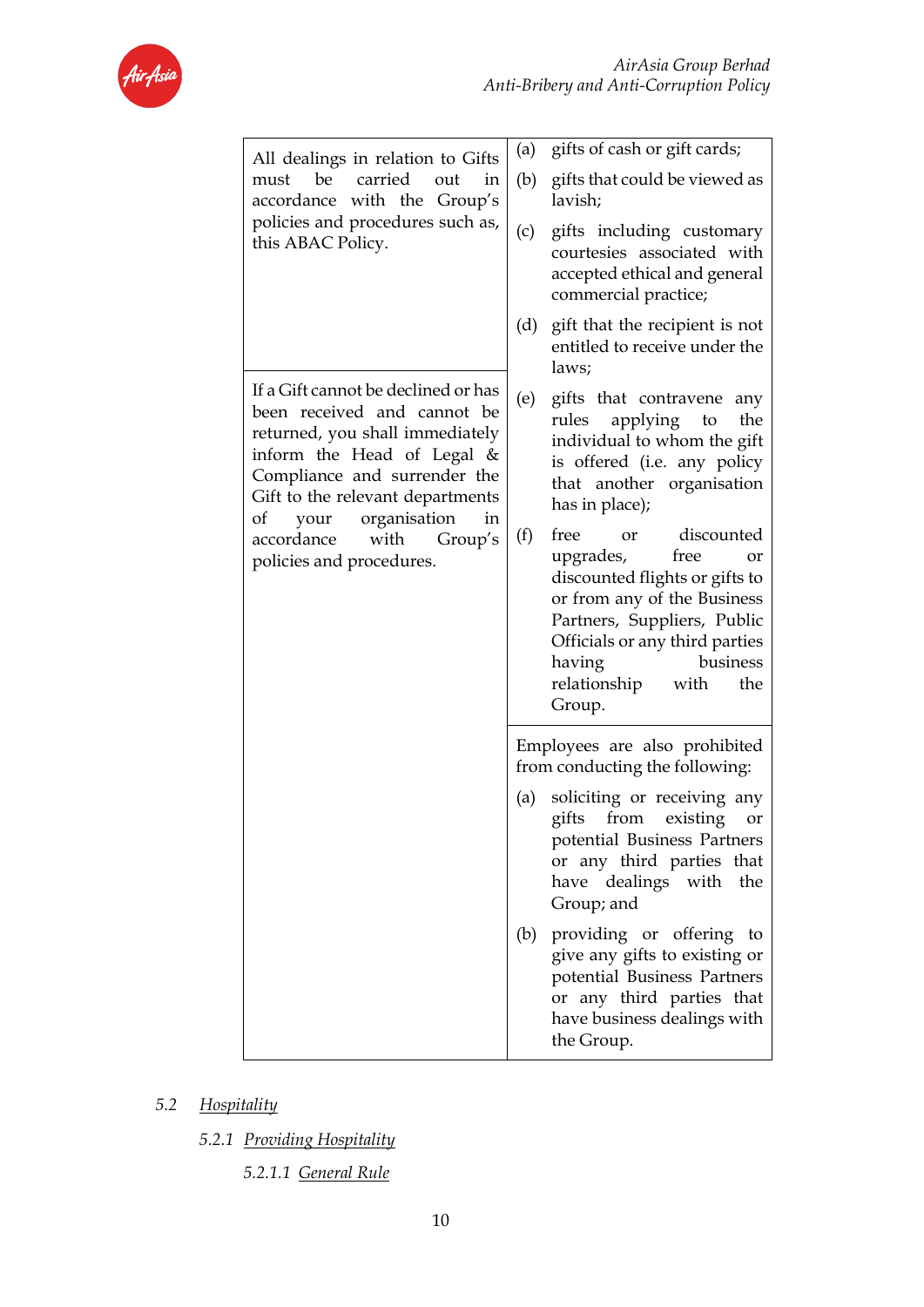

Employees are not allowed to provide Hospitality to any parties to whom the Group conducts business with, that could influence, or be perceived to be capable of influencing, a business decision. This includes, Business Partners, Suppliers and Public Officials.

# *5.2.2 Receiving Hospitality*

*5.2.2.1 General Rule*

Employees must not accept any invitations for Hospitality from any parties to whom the Group conducts business with, that could influence, or be perceived to be capable of influencing, business decision of the Employees.

5.2.3 Where a possible issue relating to Hospitality arises, the Employees should seek advice from the relevant Legal & Compliance Department.

| Do's                                                                                                                                                                                    | Don'ts                                                                                                                                                                                                                               |
|-----------------------------------------------------------------------------------------------------------------------------------------------------------------------------------------|--------------------------------------------------------------------------------------------------------------------------------------------------------------------------------------------------------------------------------------|
| Giving and acceptance<br>of<br>Hospitality<br>must be<br>in<br>accordance with the Group's<br>policies and procedures.                                                                  | Employees are not allowed to<br>provide Hospitality that could<br>influence, or be perceived to be<br>capable of influencing,<br>a<br>business decision.                                                                             |
| The Employees are required to<br>ensure that the Hospitality is<br>provided or received in<br>accordance with the laws of the<br>respective jurisdiction of the<br>sender or recipient. | No Hospitality that would be<br>illegal or in breach of local or<br>foreign bribery laws.                                                                                                                                            |
| Employees may provide<br>Hospitality in a personal<br>capacity without the purpose of<br>directly or indirectly gaining any<br>benefits or advantages for the<br>Group.                 | No Hospitality that is related to<br>actual or anticipated<br>some<br>business with the recipient,<br>particularly in a competitive<br>context.                                                                                      |
|                                                                                                                                                                                         | Hospitality should be<br>No the set of $\mathbb{R}^n$<br>accepted or offered if it could be<br>perceived to be lavish, improper,<br>excessive or not in proportion to<br>the recipient e.g. spa treatments,<br>massages, liquor etc. |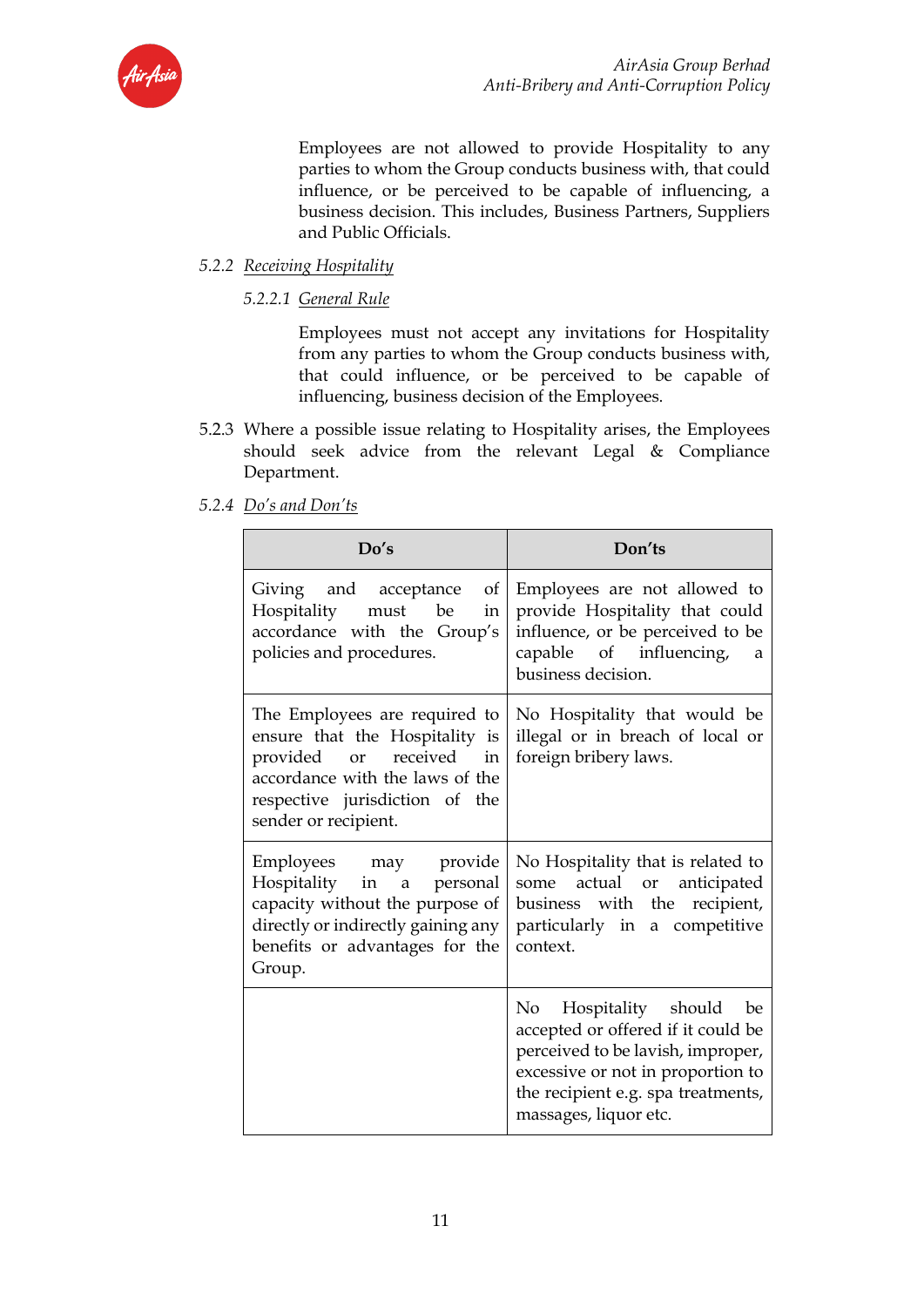

# **6. CONFLICT OF INTEREST**

- *6.1 General Rule*
	- 6.1.1 All Employees, including the Directors, must act in the best interest of the Group.
	- 6.1.2 Conflict of interest occurs when an Employee's position within the Group or that of the Employee's Immediate Family or such other obligation or special interest of an Employee, interferes (or would be perceived to interfere) with an Employee's ability to act in the best interest of the Group.
	- 6.1.3 Conflict of interest does not necessarily involve improper or corrupt behaviour, although they can lead to such behaviour.
	- 6.1.4 Examples of conflict of interest situations may include, but is not limited to the following:
		- (a) Material gain
			- (i) An Employee participates in discussion or decision making or acts in a manner wherein he or she may directly or indirectly benefit himself or herself, or his or her Immediate Family or his or her private interest;
			- (ii) An Employee awarding a contract to a company in which he or she has a financial interest or a connection such as a relative or friend; and
			- (iii) An employee recruiting a relative or friend or recruiting individuals in order to secure a business advantage.
		- (b) Outside employment
			- (i) When the Employee's outside employment or association causes or would-be-perceived-to-cause he or she not to act in the best interest of the Group; and
			- (ii) Secondary employment: Part-time employment with or consultancy to another company. Even if this is contractually allowed it can be a significant source of conflict.
		- (c) Other organisations
			- (i) An Employee is asked to become a member of the Board of Directors of any entity or organisation whose mission or mandate is in conflict with the mission or goals of the Group or which is in competition with the Group;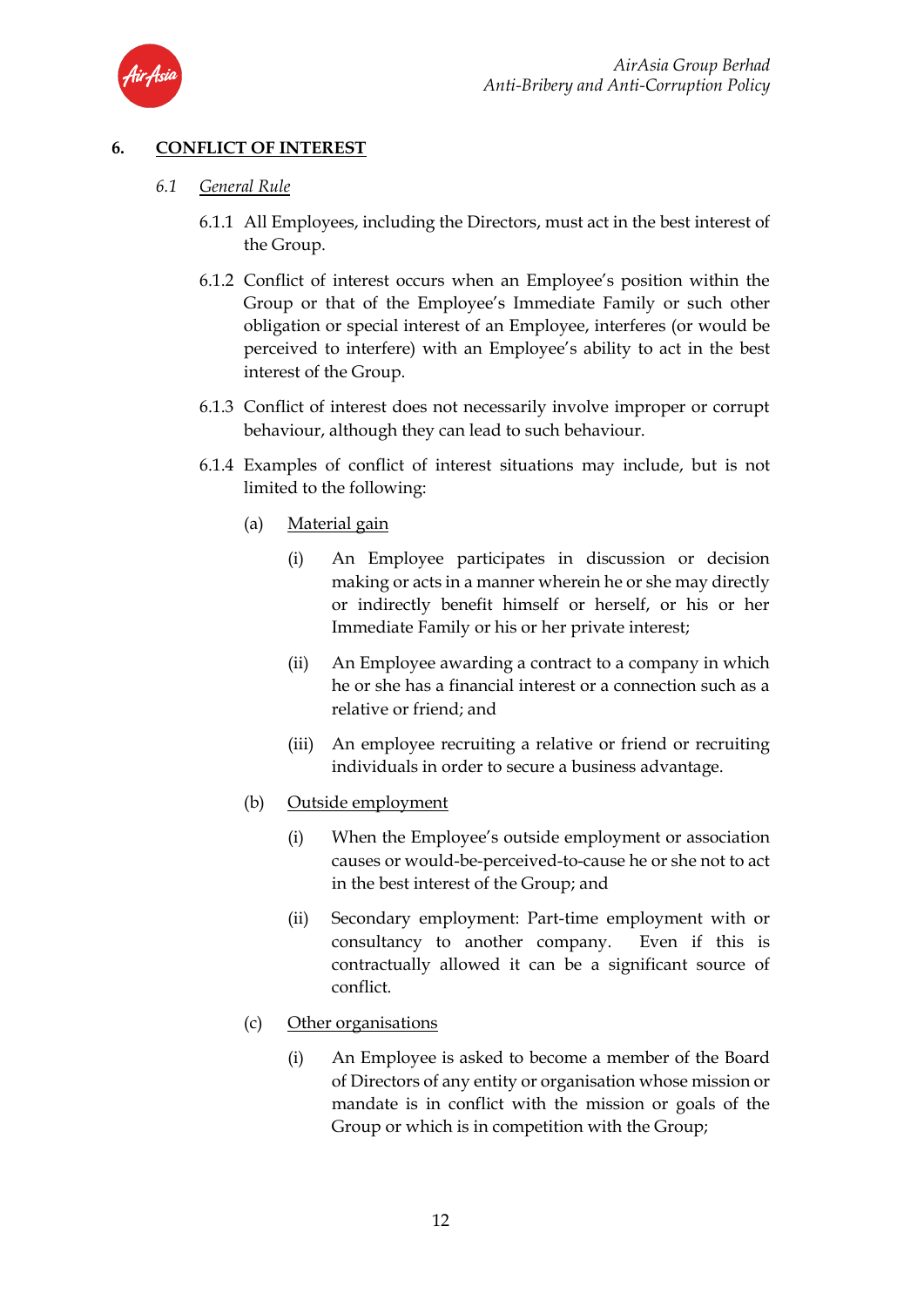

- (ii) An employee planning to take up a position with another organisation and acting in its favour in breach of duty to his existing employer; and
- (iii) Employees running their own companies or involved in external activities such as political or community organisations.
- (d) Undue influence
	- (i) An Employee uses his or her position to exert undue influence on another Employee of the Group in the execution of that Employee's duties or to exert undue influence on any decision-making process of the Group.
- (e) Bribery
	- (i) An Employee offers or receives a bribe or commission made by external organisation, or anyone else dealing with the Group.
- (f) Insider trading
	- (i) Corporate 'insiders' buy or sell their company's stock on the basis of information that is not available publicly.
- *6.2 Employee's Declaration*
	- 6.2.1 Employees are required to make a declaration on conflict of interest to the Group on an annual basis and from time to time, as may be required by the Group, in accordance with the Group's policies and procedures.
	- 6.2.2 Should any Employee become aware of any conflict of interest, or feel that he or she is, or may be in a conflict of interest situation, the Employee must immediately inform in writing to the relevant department in accordance with the Group's policies and procedures.
	- 6.2.3 The Employee shall also forthwith withdraw or remove himself or herself from the decision-making meeting and process or other situations giving rise to the conflict of interest.
	- 6.2.4 The Employee must not attempt to influence the outcome of the meeting and process whether before, during or after the meeting.
	- 6.2.5 After receiving Employee's declaration, the relevant department must report the same to the People Department to be recorded in the register of conflicts of interest. The register of conflicts of interest must be maintained and updated from time to time.
- 6.3 Please also refer to the Group's policies and procedures for further information and guidance.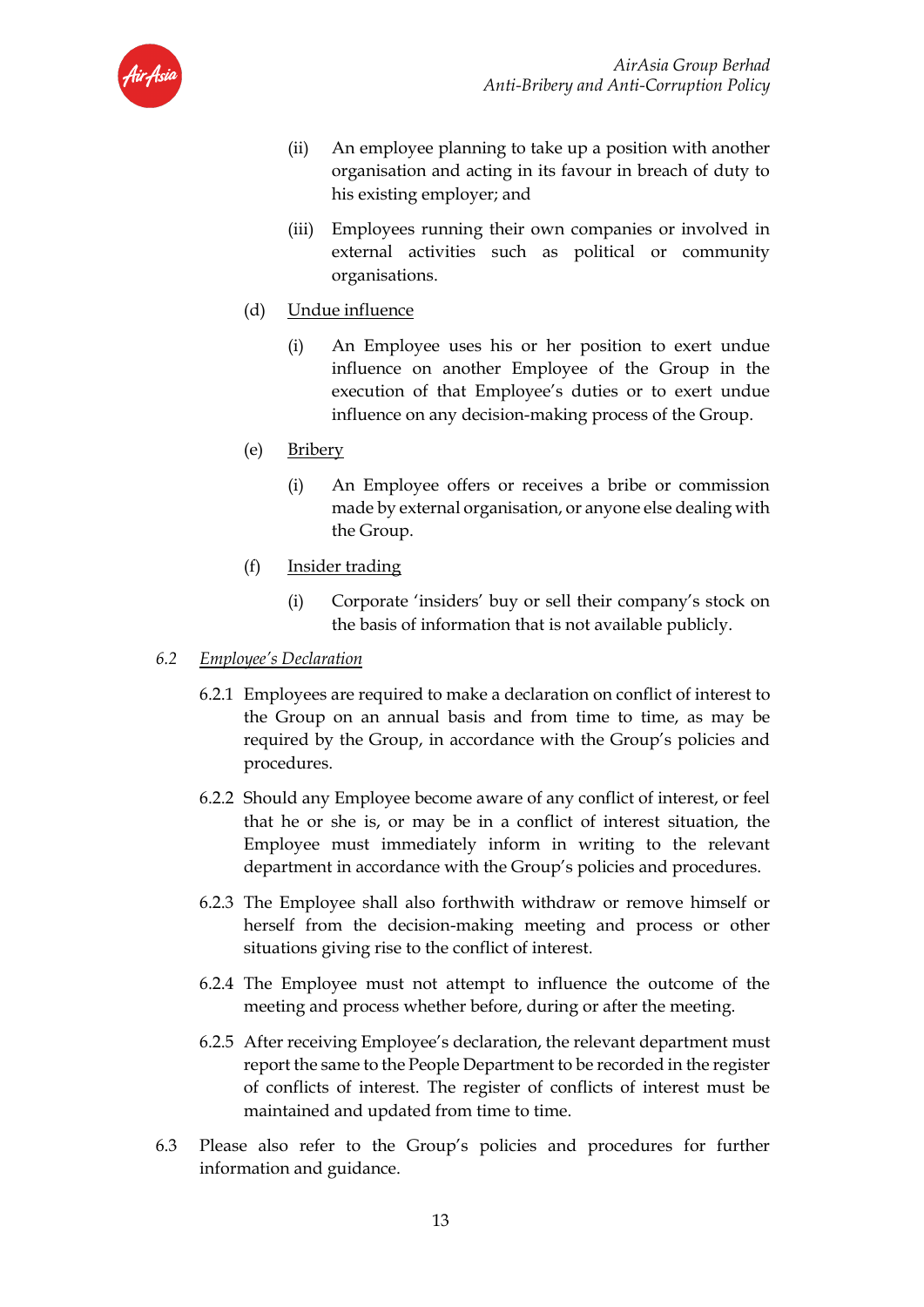

### **7. DEALING WITH BUSINESS PARTNERS AND SUPPLIERS**

### *7.1 General Rule*

All dealings with prospective or existing Business Partners and Suppliers must be carried out in accordance with the Group's policies and procedures.

This would include carrying out an appropriate level of pre-engagement due diligence or evaluation to understand the business and background of the Business Partners and Suppliers before entering into any business arrangements.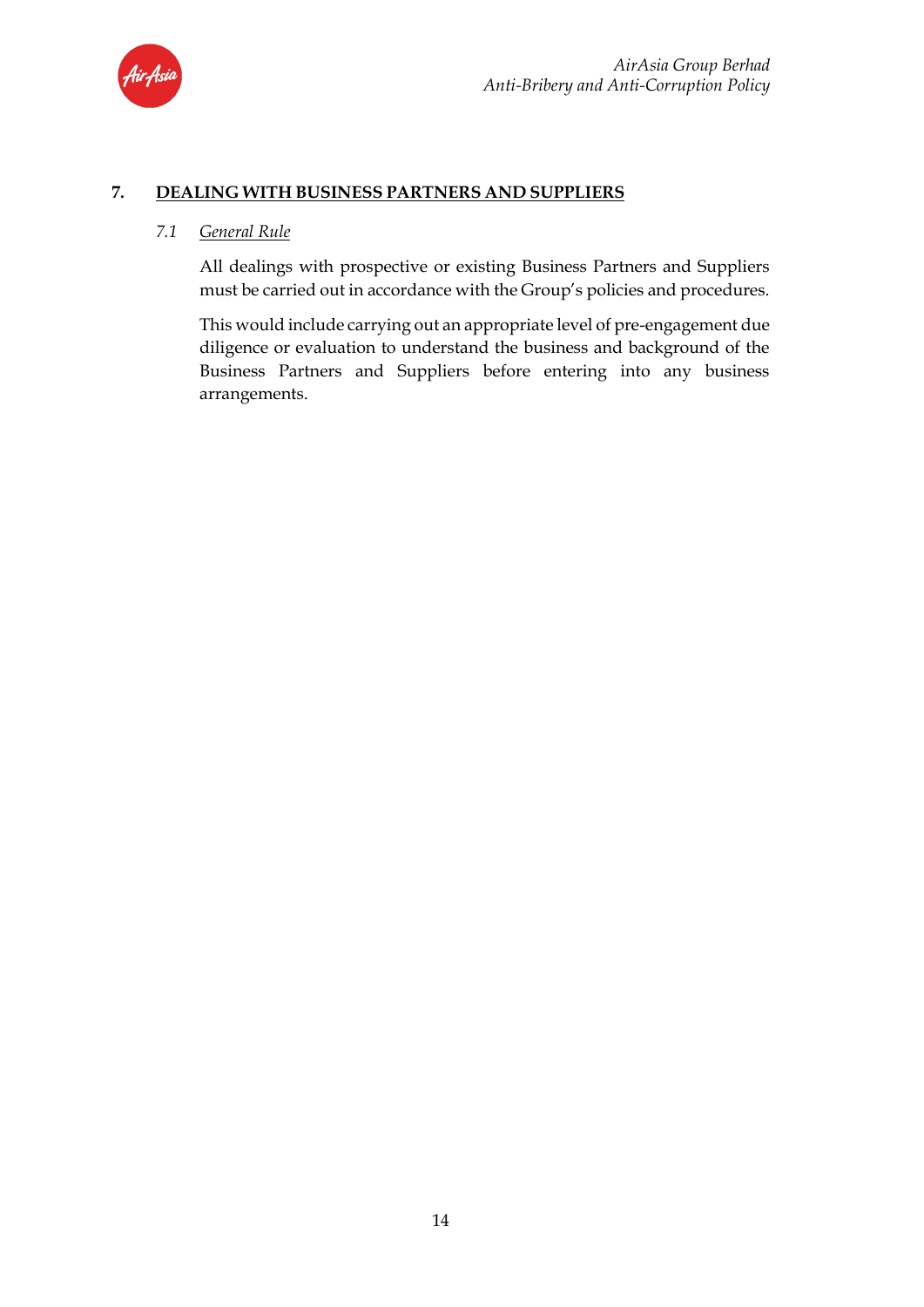

# **8. DEALING WITH PUBLIC OFFICIALS**

- *8.1 General Rule*
	- 8.1.1 Employees must be vigilant in dealing with all Public Officials and conduct themselves in accordance with the Group's policies and procedures.
	- 8.1.2 As dealings with Public Officials pose high risk in relation to bribery, there are strict rules and regulations imposed in different countries. Employees must also be aware of local laws governing the Group's business activity to ensure compliance.
- 8.2 Employees and his Immediate Family, including agents acting for or on behalf of the Group, Employees or their Immediate Family are prohibited from directly or indirectly, providing or offering to give any gifts, authorising the payment of money or anything of value to the Public Officials, to influence any act or decision or to secure any other improper advantage in order to obtain or retain business.

Any Gifts for Public Officials must be in accordance with the Group's policies and procedures.

- 8.3 Employees are not allowed to provide Hospitality to Public Officials, that could influence, or be perceived to be capable of influencing, a business decision. Any Hospitality for Public Officials must be in accordance with the Group's policies and procedures.
- 8.4 Employees who have any questions regarding whether interactions with Public Officials are appropriate should immediately contact AOC Head, Legal and Compliance Department for advice.
	- **Do's Don'ts** Adhere to the rules and regulations of the relevant jurisdiction governing conduct with Public Officials regarding the acceptance of Gifts and Hospitality. Employees, Business Partners, Supplier and any third parties having business relationship with the Group are not allowed to, directly or indirectly, provide Gifts or Hospitality to Public Officials or their Immediate Family for the purpose to exert improper influence on Public Officials dealing with the Group. Any Gifts or Hospitality for Public Officials must be in accordance with the Group's policies and procedures. All dealings with Public Officials must be carried out in accordance
- *8.5 Do's and Don'ts*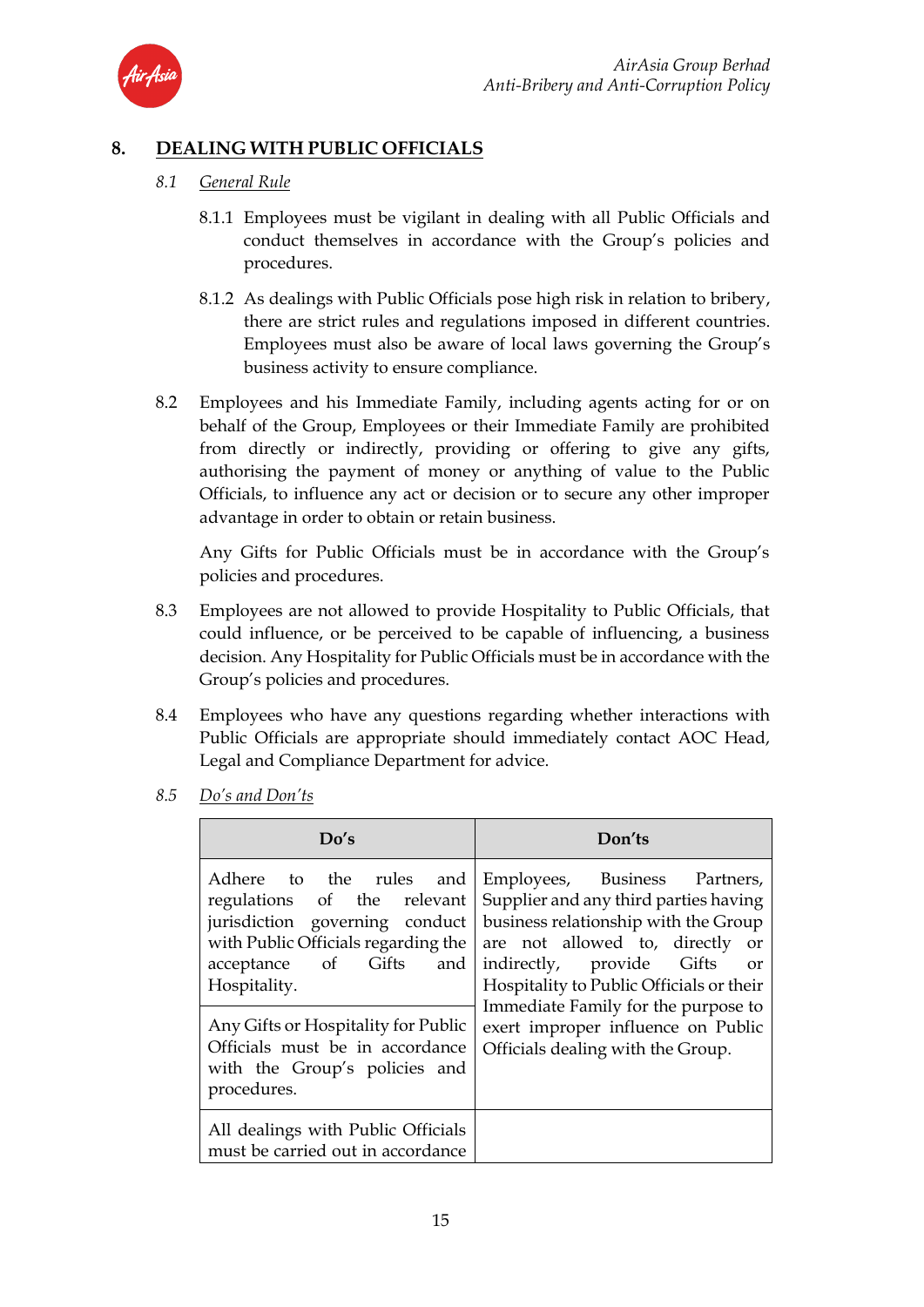

|             | with the Group's policies and |  |
|-------------|-------------------------------|--|
| procedures. |                               |  |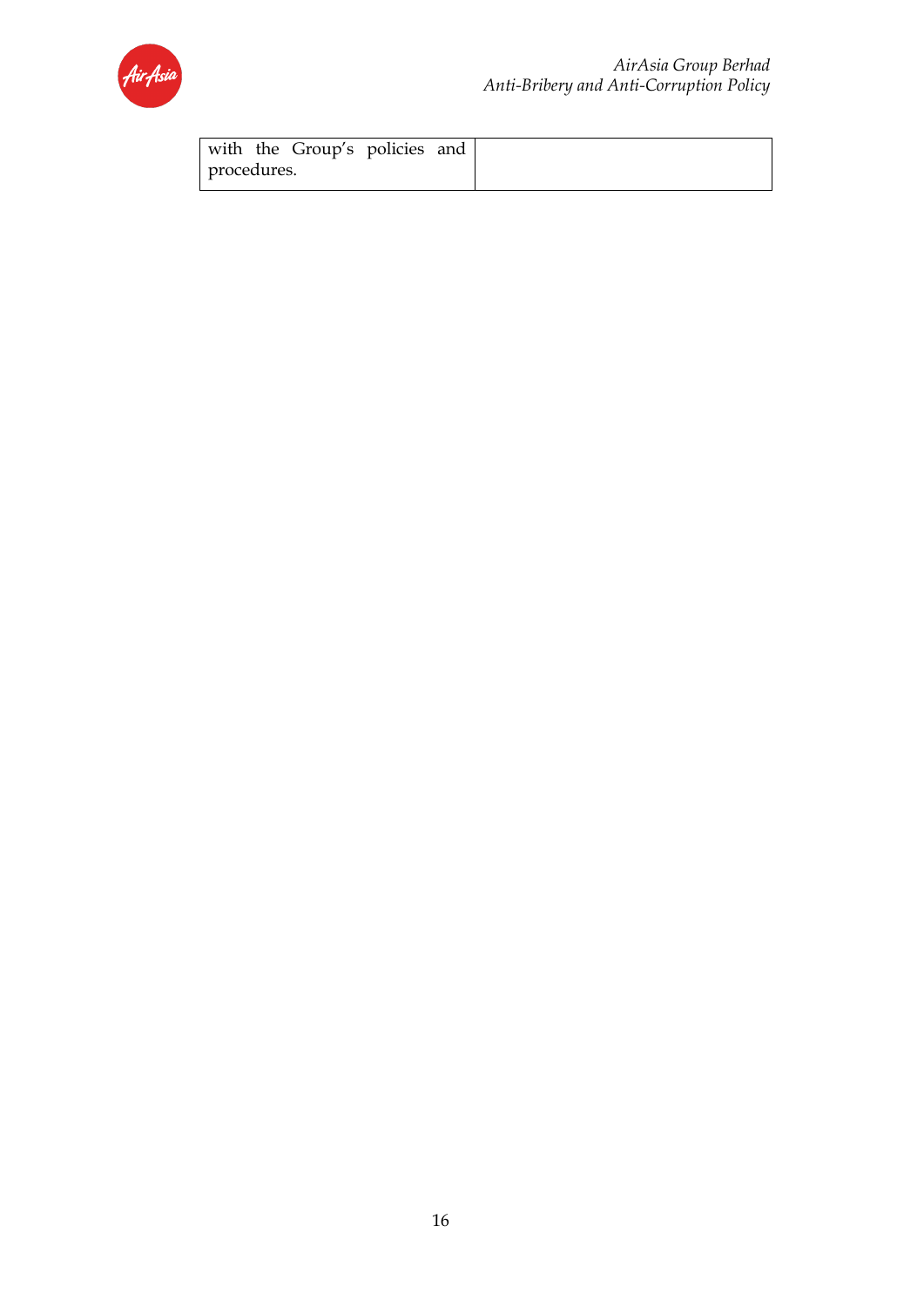

# **9. POLITICAL CONTRIBUTIONS**

### *9.1 General Rule*

- 9.1.1 Direct or indirect contributions to political parties, organisations or individuals engaged in politics is prohibited.
- 9.1.2 Political contributions may be perceived as a way of obtaining advantage in business transactions.
- 9.1.3 Political contributions can be made in many forms, such as follows:
	- (a) financial donations;
	- (b) secondments to political parties;
	- (c) loans of money at less than market interest rates;
	- (d) discounted fees or rates for products, services or loans;
	- (e) sponsorship of an event or publication;
	- (f) subscriptions or affiliation payments;
	- (g) free or discounted use of facilities or services such as offices, transport, printing, telecommunications, advertising and media coverage; and
	- (h) sponsorship or support for fundraising events, such as a fundraising dinner.

*\*The above list is not exhaustive* 

### *9.2 Do's and Don'ts*

| Do's                                                                                                                                                                                                                                                        | Don'ts                                                                                                                                                                                                                                                                                                                                |
|-------------------------------------------------------------------------------------------------------------------------------------------------------------------------------------------------------------------------------------------------------------|---------------------------------------------------------------------------------------------------------------------------------------------------------------------------------------------------------------------------------------------------------------------------------------------------------------------------------------|
| Employees must be aware and<br>educated on with all applicable<br>laws and regulations that may<br>prohibit or restrict companies from<br>getting involved in political<br>activities, make political<br>contributions or engage in lobbying<br>activities. | Employees, Business Partners,<br>Suppliers or any third parties<br>having business dealing with the<br>Group are not allowed to make a<br>contribution to a political party or<br>candidate on behalf of the Group, or<br>use Group funds for a donation or<br>contribution to a political party or<br>individual political campaign. |
|                                                                                                                                                                                                                                                             | The Directors and senior managers<br>of the Group are prohibited from<br>making personal political donations<br>in their capacity as representatives<br>of the Group.                                                                                                                                                                 |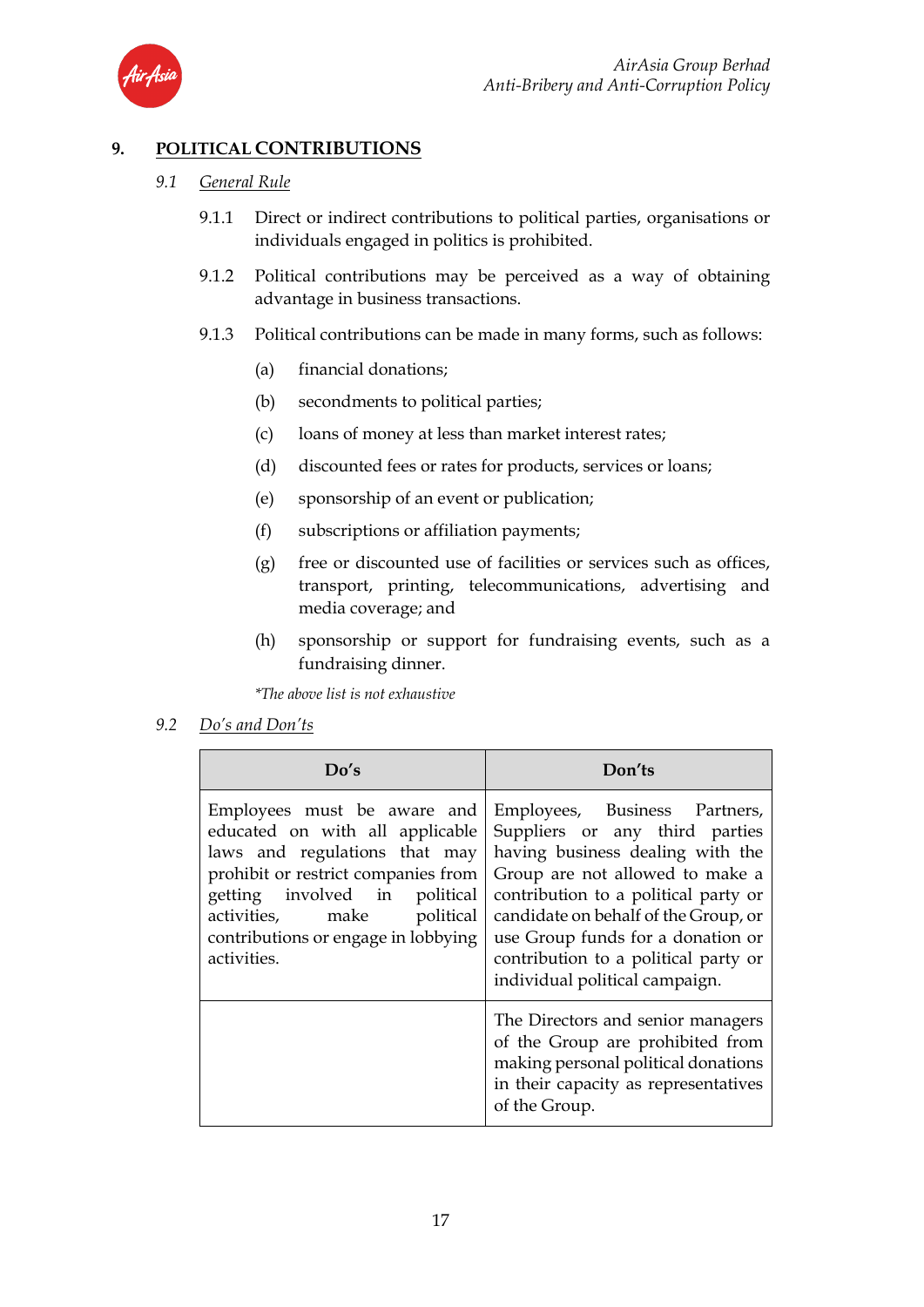

### **10. SPONSORSHIPS AND CHARITABLE DONATIONS**

*10.1 Sponsorship*

### *10.1.1 General Rule*

Sponsorships are only permitted if there is a clear business case and for specific objectives.

10.1.2 Reasonable steps must be taken in accordance with the Group's policies and procedures to verify that all sponsorships do not constitute illegal payment to a Public Official or any individual or entity in violation of the Group's policies and procedures, including this ABAC Policy.

Steps that may be taken for verification purposes, includes conducting due diligence on the recipient organisations pertaining to the public activity and background.

- 10.1.3 Sponsorships can have a social purpose, such as supporting a sports team, but the bulk of sponsorships are used to promote a company's reputation, brands, products and services.
- 10.1.4 Each sponsorship must be made in accordance with the Group's policies and procedures.
- *10.2 Charitable Donations*
	- *10.2.1 General Rule*

All charitable donations must be made in accordance with the Group's policies and procedures.

- 10.2.2 Charitable donations refer to a payment or in-kind benefit gifted to a body having charitable or equivalent status and made without expectation of return.
- 10.2.3 Reasonable steps must also be taken in accordance with the Group's policies and procedures to verify that all recipient organisations do not constitute illegal payment to a Public Official or any individual or entity in violation of the Group's policies and procedures including this ABAC Policy.
- *10.3 Due Diligence*
	- 10.3.1 As a charitable donation or sponsorship can be used as subterfuge for bribery, due diligence must be conducted on the recipient organisation to understand the purpose of the request and background of the recipient organisation before providing the contribution or sponsorship.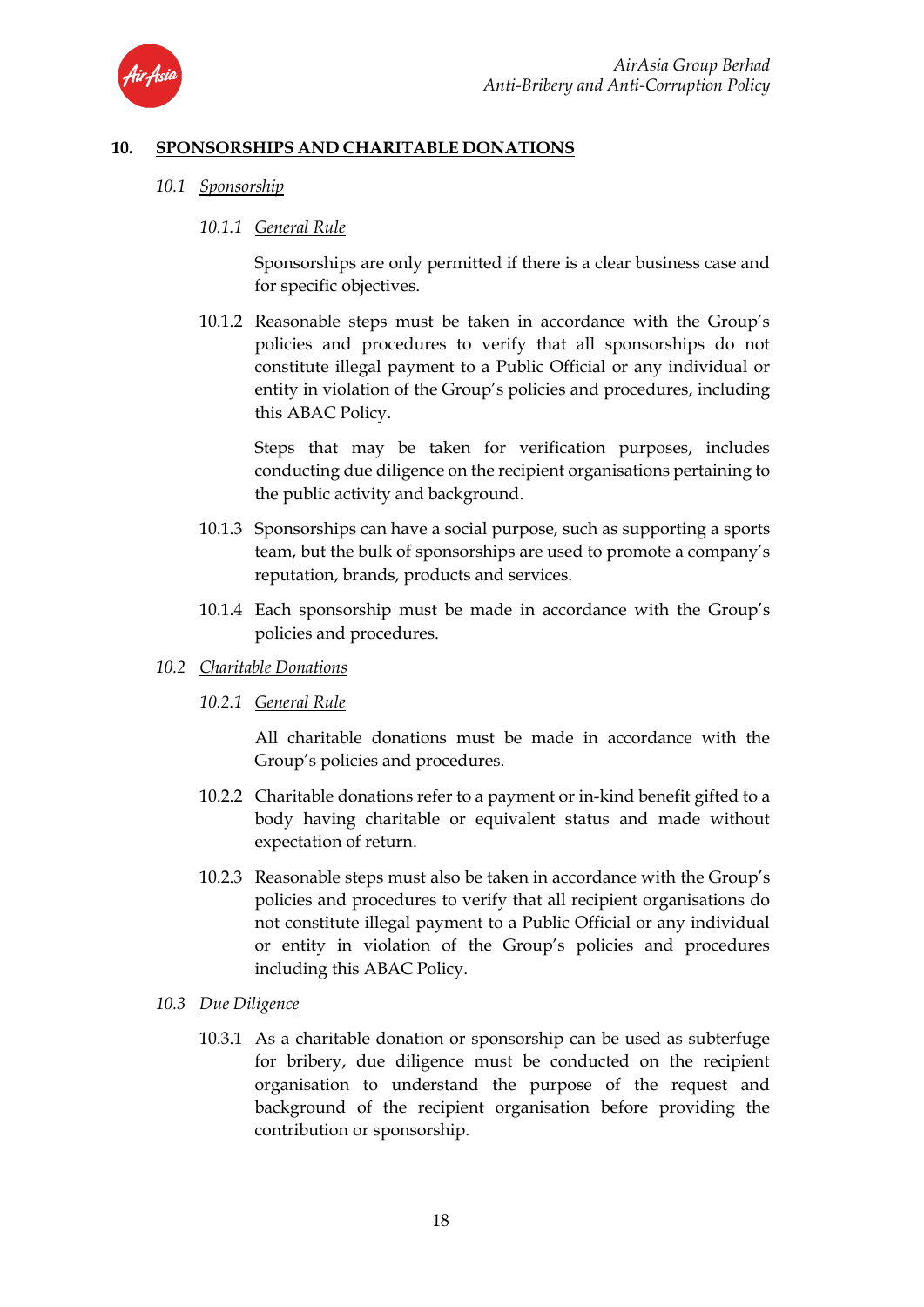

- 10.3.2 Examples of *"red flag situations"* when dealing with sponsorships and charitable donations are as follows:
	- (a) the proposed recipient /organisation has affiliations with Public Officials or their relatives are involved;
	- (b) the contribution is made on behalf of a Public Official;
	- (c) there is a risk of a perceived improper advantage for the Group;
	- (d) the proposed recipient is based in a high risk country, the request comes from a high risk country or the activity takes place in a high risk country; and
	- (e) no clear indication or supporting evidence from the recipient organisation on the utilisation of the funds.

*\*The above list is not exhaustive*

- 10.4 If you are unsure of the authenticity of a request for sponsorship or a donation, you should consult the relevant Legal Department and Compliance Department.
- *10.5 Do's and Don'ts*

| Do's                                                                                                                                                                                                                                                                              | Don'ts                                                                                                                                                                                                                                                     |
|-----------------------------------------------------------------------------------------------------------------------------------------------------------------------------------------------------------------------------------------------------------------------------------|------------------------------------------------------------------------------------------------------------------------------------------------------------------------------------------------------------------------------------------------------------|
| Employees must ensure that the<br>proposed recipient is a legitimate<br>organisation and the funding is in<br>compliance with the applicable<br>laws and not made to improperly<br>influence a business outcome or<br>perceived to provide an improper<br>advantage to the Group. | Employees are not allowed to<br>commit to sponsorship or donation<br>to a political party or candidate on<br>behalf of the Group, or use funds of<br>the Group for a donation or<br>contribution to a political party or<br>individual political campaign. |
| A clear business case and set<br>specific objectives must<br>be<br>established for all sponsorship<br>payments.                                                                                                                                                                   | Employees are not allowed to<br>donate to charity to win a business<br>deal or tenders on behalf of the<br>Group.                                                                                                                                          |
| All payments made to the recipient<br>organisations must be monitored to<br>ensure that the funds have been<br>used for their intended purpose and<br>the objectives have been met.                                                                                               | Employees should not commit any<br>funds on behalf of the Group<br>without undergoing the proper<br>processes and procedures<br>to<br>evaluate the legitimacy of<br>the<br>request.                                                                        |
| All payments and in-kind<br>contributions or sponsorships must<br>be accurately recorded in the books<br>and records.                                                                                                                                                             |                                                                                                                                                                                                                                                            |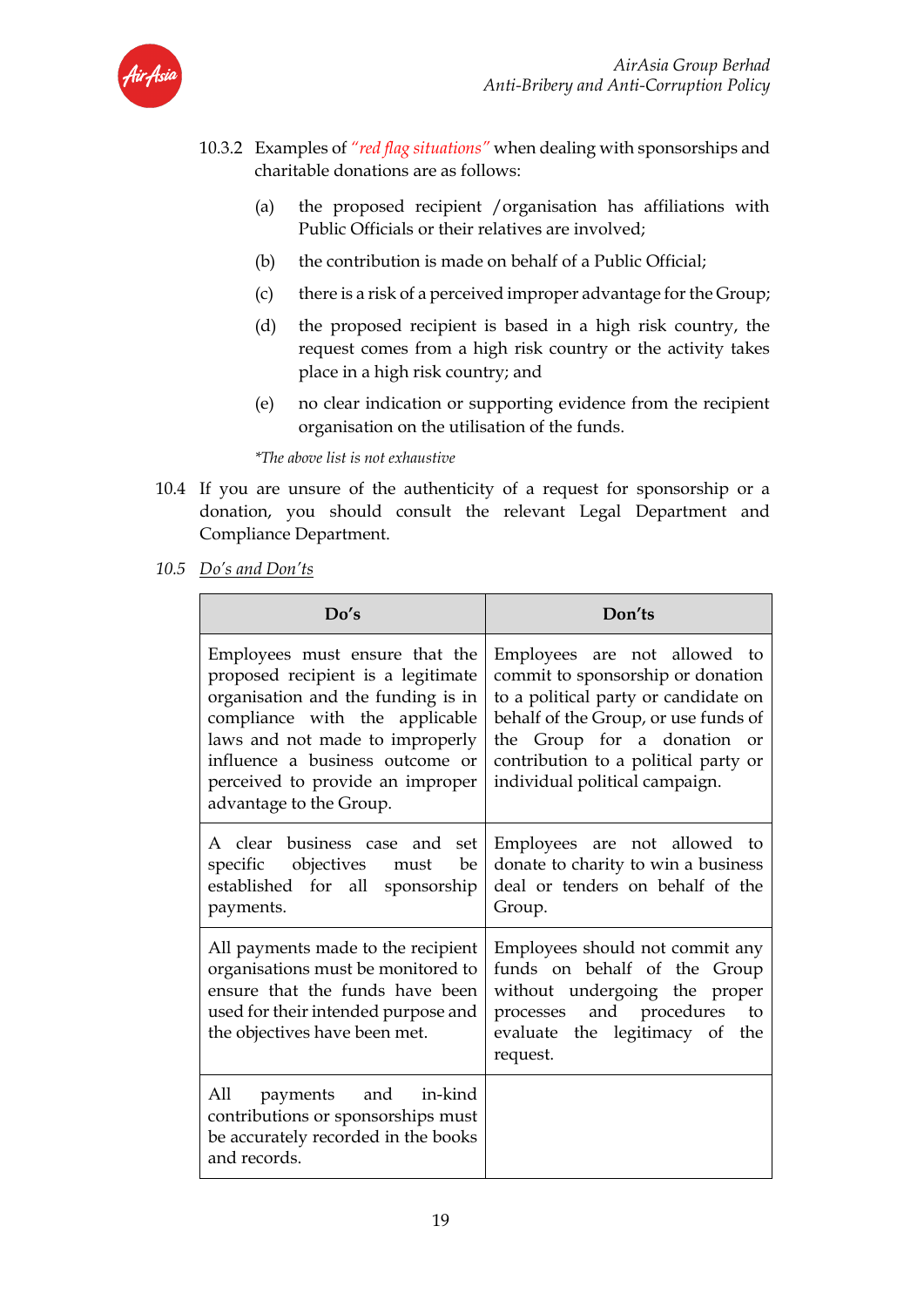

| Due diligence must be conducted     |  |
|-------------------------------------|--|
| on the recipient organisation prior |  |
| to making charitable donations and  |  |
| sponsorships.                       |  |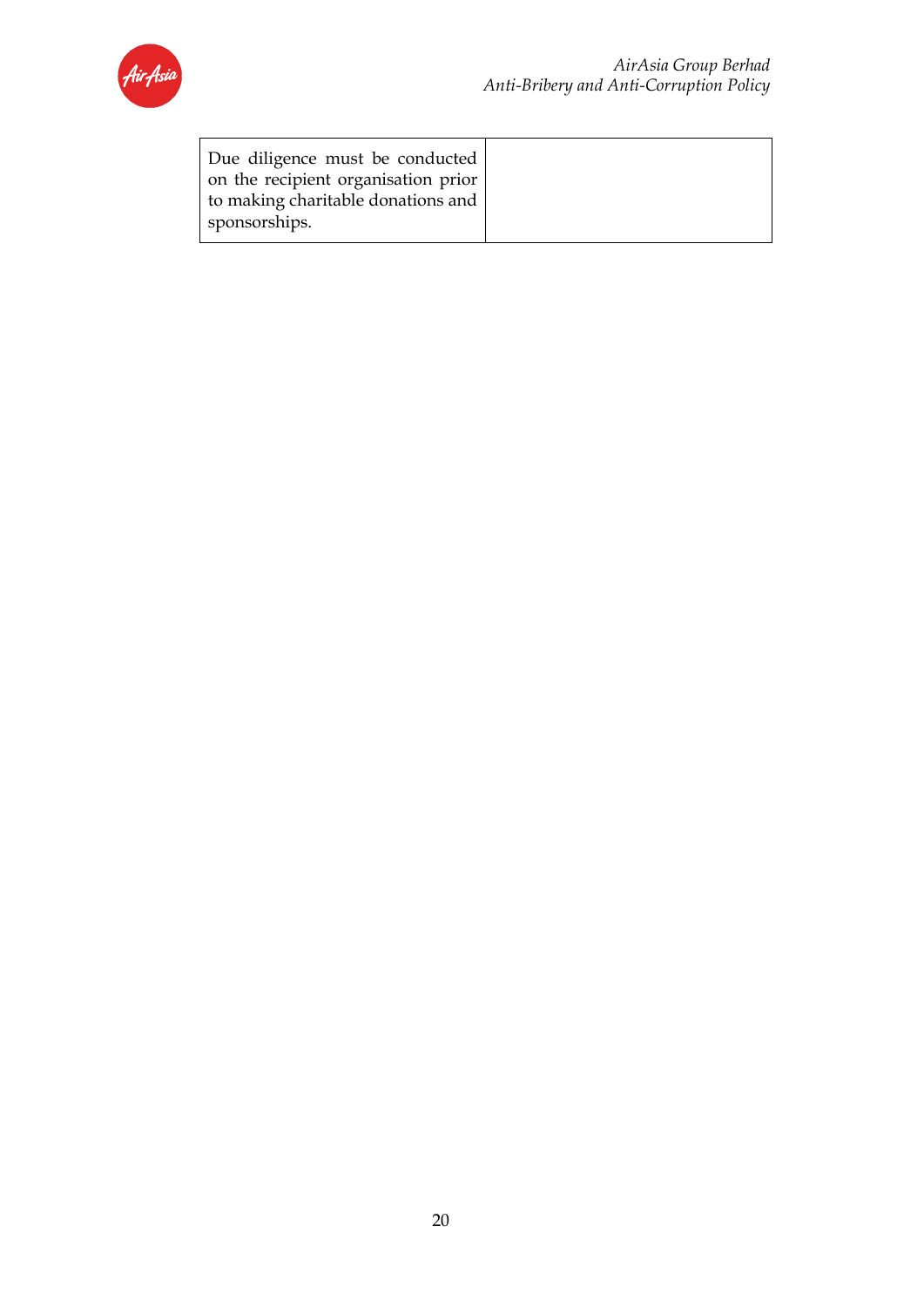

# **11. FACILITATION PAYMENTS**

### *11.1 General Rule*

Employees, Business Partners and Suppliers are prohibited from making an offer or making a promise to accept or request or obtain, either directly or indirectly, facilitation payments from any person for his or its own benefit or for the benefit of the Group or any other person.

- 11.2 "Facilitation payments" are payments made to secure or expedite the performance by a person performing a routine or administrative duty or function (e.g., clearing customs, scheduling inspections, etc).
- 11.3 Facilitation payments are usually made in cash or in-kind (e.g., liquor, cigarettes, etc).
- 11.4 However, in certain circumstances, facilitation payments need not involve cash or other financial assets. It can be any sort of advantage with the intention to influence them in their duties.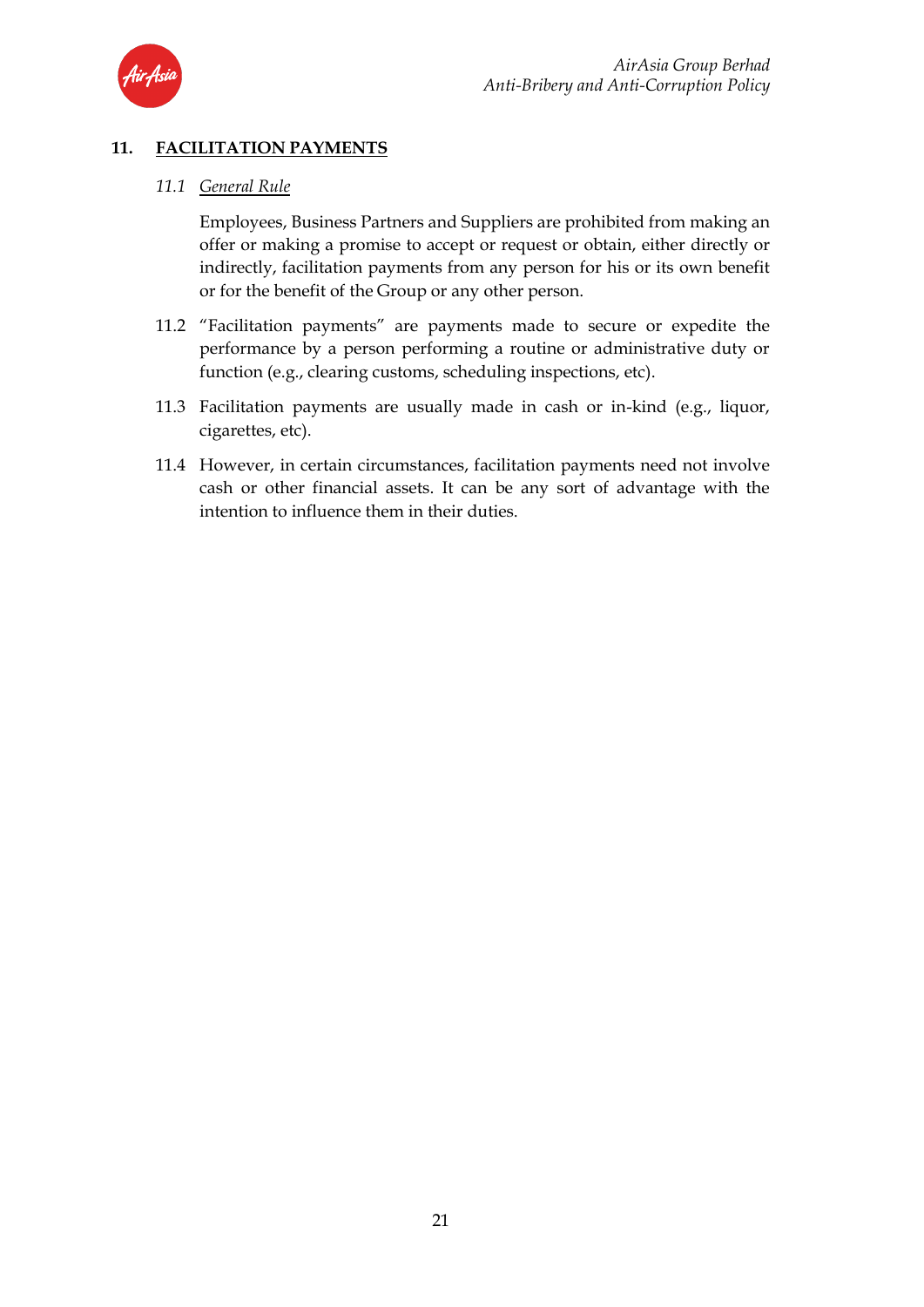

### **12. BREACHES AND REPORTING**

### *12.1 General Rule*

- 12.1.1 All Employees, Business Partners and Suppliers shall comply with all applicable laws and the policies and procedures of the Group.
- 12.1.2 Breach of any laws including, but not limited to, the Malaysian Anti-Corruption Commission Act 2009, Penal Code and Anti-Money Laundering Act 2001 could also subject the individual who committed the violation to civil or criminal penalties, including imprisonment or fine or both under the respective Acts.
- 12.1.3 Under Section 17A of the Malaysian Anti-Corruption Commission Act 2009, the Directors of the Group may also be subject to criminal penalties, including imprisonment or fine or both if Employees, Business Partners or Suppliers or any third parties associated with the Group (or any one or more of the foregoing) commits bribery or is engaged in corrupt practices.

#### *12.2 Consequences of a Breach*

- 12.2.1 Any instance of actual or suspected breach of this ABAC Policy shall be reported to whistleblower@airasia.com.
- 12.2.2 Failure to comply with this ABAC Policy may result in disciplinary actions being taken against such individual.
- *12.2.3 Employees*

Any breach of this ABAC Policy by an Employee may result in the following disciplinary actions being taken against such Employee in accordance with the Disciplinary Policy:

- (a) caution letter;
- (b) written warning;
- (c) compensation deduction or reduction;
- (d) grounding of duties;
- (e) reprimand;
- (f) suspension;
- (g) downgrade or demotion of the Employee; or
- (h) dismissal.

#### *12.2.4 Business Partners and Suppliers*

Any breach of this ABAC Policy by a Business Partner or Supplier may result in the following disciplinary actions being taken against such Business Partner or Supplier:

(a) written warning;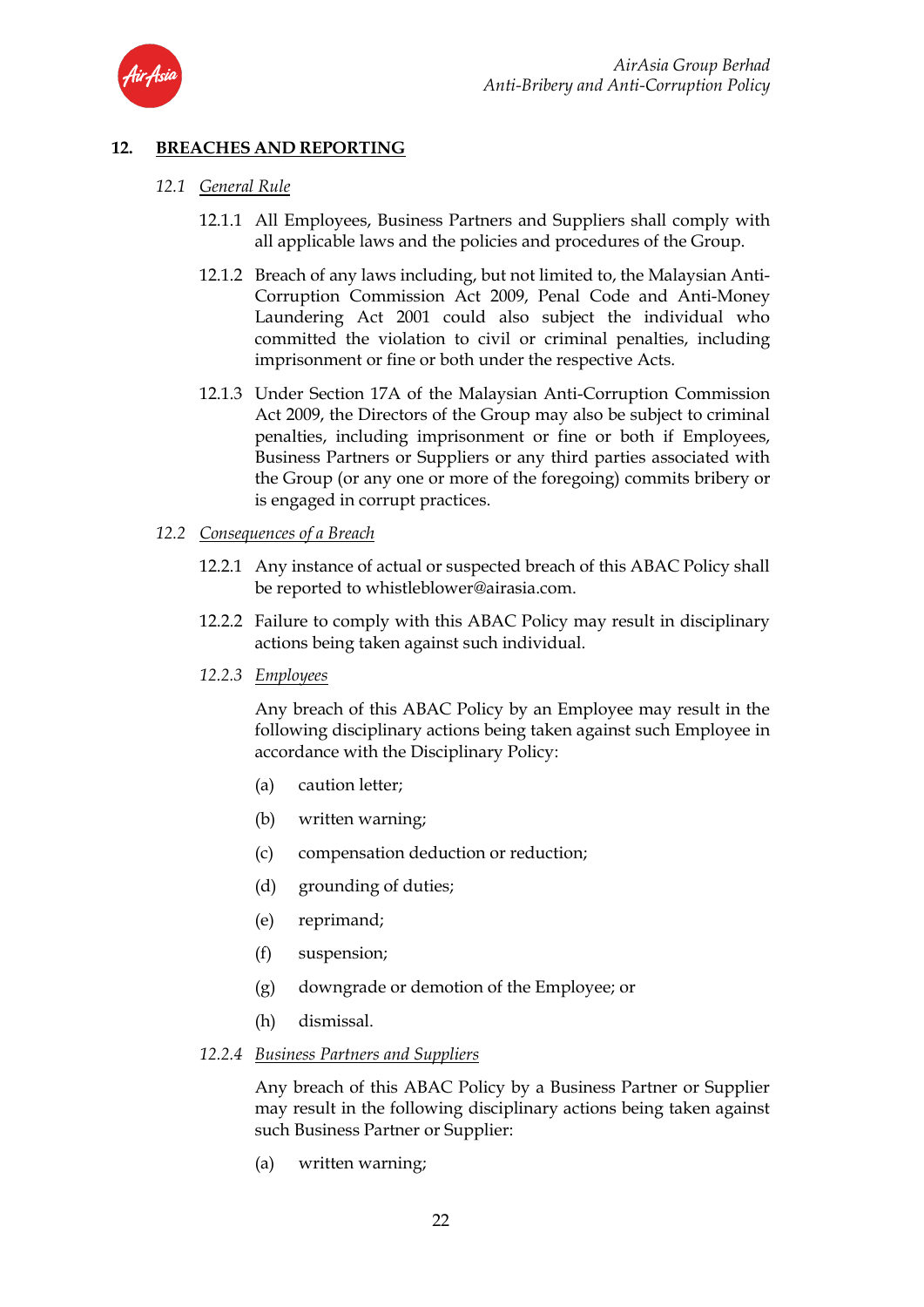

- (b) suspension;
- (c) termination;
- (d) blacklist; or
- (e) claim for damages.